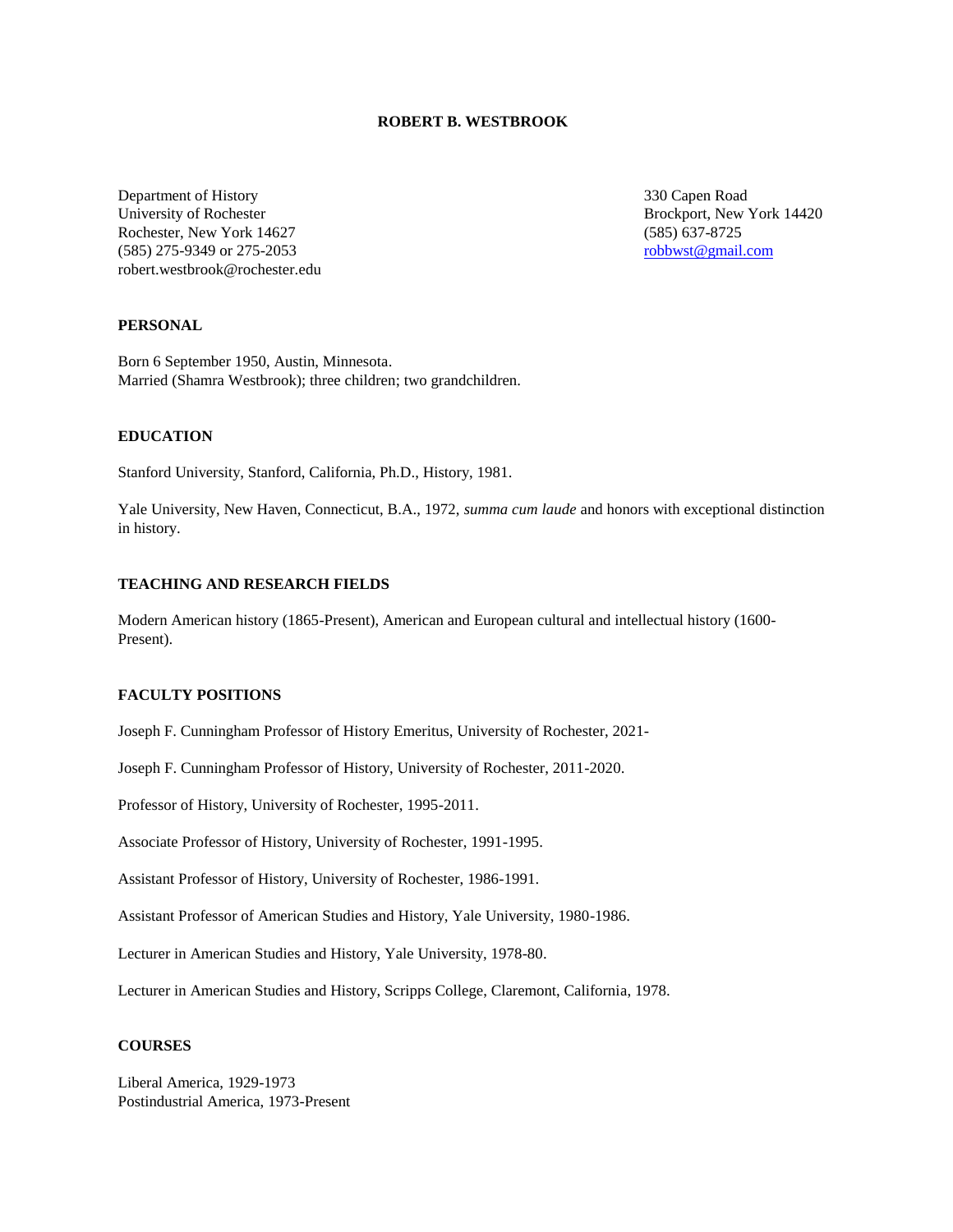American Thought, 1600-1865 American Thought, 1865-1990 Twentieth-Century European Thought Cultural History of the United States, 1790-1890 Cultural History of the United States, 1890-1990 America and World War II America and the Holocaust Topics in Nineteenth-Century American Cultural History Topics in Twentieth-Century American Cultural History History as Social Criticism Global America, 1865-Present Global Detection American Culture in the Great Depression and World War II Modernity and Modernism: Selected Topics (Liberalism; Nietzsche and His Children; French Lessons; Weimar Culture; God after the Death of God) Cultural History and Its Critics Music-Made America: Bruce Springsteen American Movies in Their Time: The Golden Age (1930-46) American Movies in Their Time: The Silver Age (1968-80)

For a listing of the thirty doctoral dissertations I have advised, see [https://cascade.its.rochester.edu:8443/renderfile/ffa426298097df1901f7b41b99b2b188/faculty/westbrook\\_robert/](https://cascade.its.rochester.edu:8443/renderfile/ffa426298097df1901f7b41b99b2b188/faculty/westbrook_robert/assets/pdf/PhD%20Students%201992-2014.pdf) [assets/pdf/PhD%20Students%201992-2014.pdf](https://cascade.its.rochester.edu:8443/renderfile/ffa426298097df1901f7b41b99b2b188/faculty/westbrook_robert/assets/pdf/PhD%20Students%201992-2014.pdf)

### **PUBLICATIONS**

# **Books:**

*Democratic Hope: Pragmatism and the Politics of Truth* (Ithaca: Cornell University Press, 2005).

*Why We Fought: Forging American Obligations in World War II* (Washington: Smithsonian Institution Press, 2004).

*John Dewey and American Democracy* (Ithaca: Cornell University Press, 1991). Chinese translation, 2009; Italian translation 2010.

### **Books (Edited):**

*In Face of the Facts: Moral Inquiry in American Scholarship*, ed. with Richard Fox (New York: Woodrow Wilson Center/Cambridge University Press, 1997).

### **Books in Progress:**

*Rethinking the Good War: World War II and the American Moral Imagination* (Oxford: Blackwell, forthcoming).

*Lost in a Haunted Wood: American Culture in 1939*.

*Beyond Left and Right: Selected Essays and Reviews of Christopher Lasch* (editor).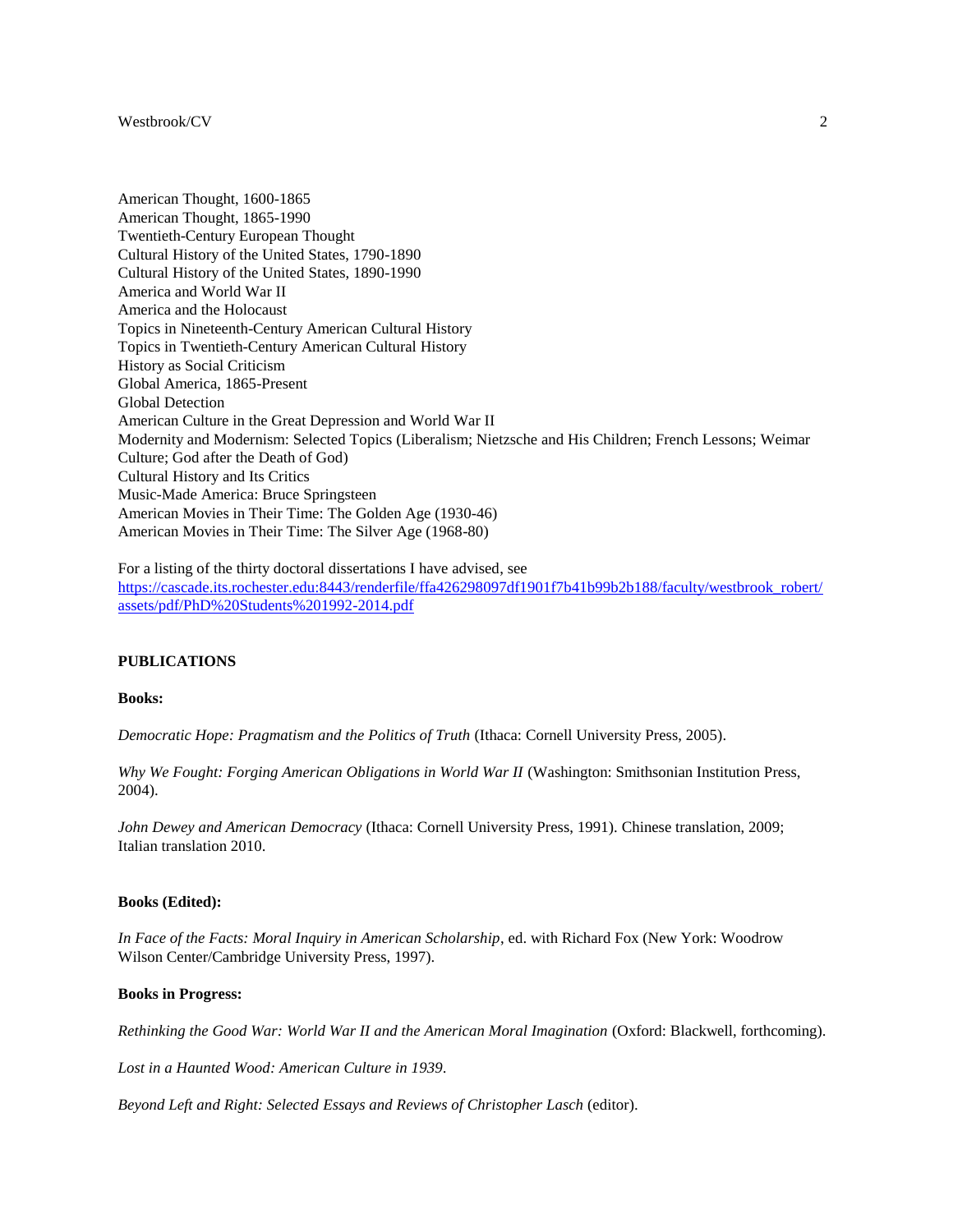*Christopher Lasch: Letters* (editor).

# **Articles:**

"Waste People" *Raritan* (forthcoming).

"Inequality and the American Dream," *Christian Century* (four parts, forthcoming).

"Patria," *Christian Century* (forthcoming).

"Wild Orchids" in David Rondel, ed., *The Cambridge Companion to Rorty* (New York: Cambridge University Press, 2021), 303-322.

"Sally Mann and the Burden of Southern History," *Raritan* 40/4 (Spring 2021): 1-44..

"Creative Democracy--The Task *Still* Before Us," in Gregory Kaebnick *et al*, eds., *Democracy in Crisis: Civic Learning and the Reconstruction of Common Purpose, Hastings Center Report*, 51 (2021): S29-S35.

"Christopher Lasch: Death and Dying in a Front Porch Republic," *Local Culture* 2/2 (2020): 34-37.

"A Tribute to Christopher Lasch, The Undergraduate Teacher," *Local Culture* 2/2 (2020): 59-60.

"Socialism and the Democracy Deficit: The Quest for Radical Equality in the American Grain," *The New Republic* (June 2019): 30-36.

"Roughing It," *Reviews in American History* 47 (2019): 148-158.

"This Land Is Your Land: American Cultural Nationalism, 1929-1941" in Ichiro Takayoshi, ed., *American Literature in Transition, 1929-1941* (New York: Cambridge University Press, 2018), 198-228.

"Virtuous Reality: The Politics of Character in a Post-Liberal Age," *The Baffler* 33 (Winter 2016): 18-27.

"Populist Fever," *Christian Century* (8 June 2016): 22-27.

"George Herbert Mead and the Promise of Pragmatist Democracy" in Hans Joas and Daniel Huebner, eds., *The Timeliness of G.H. Mead* (Chicago: University of Chicago Press, 2015), 82-91.

"Dwight Macdonald: Democracy and Discrimination," *Raritan* 35 (Summer 2015): 57-80.

"A Tale of Two Dicks" in R. del Castillo, A.M. Faerna, and Larry Hickman, eds., *Confines of Democracy: Essays on the Philosophy of Richard Bernstein* (Amsterdam: Rodopi, 2015), 3-24.

"MLK's Manifesto: 'Letter from Birmingham Jail' at 50," *Christian Century* (17 April 2013): 22-27.

"Pragmatists and Politics: The Richards Bernstein and Rorty," *Raritan* 32 (2013): 104-122.

"History and Moral Inquiry," *Modern Intellectual History* 9 (2012): 389-408.

"Just Gimme Some Truth: A Pragmatist Proposal" in Jeremy Elkins and Andrew Norris, eds., *Truth and Democratic Politics* (Philadelphia: University of Pennsylvania Press, 2012), pp. 279-284.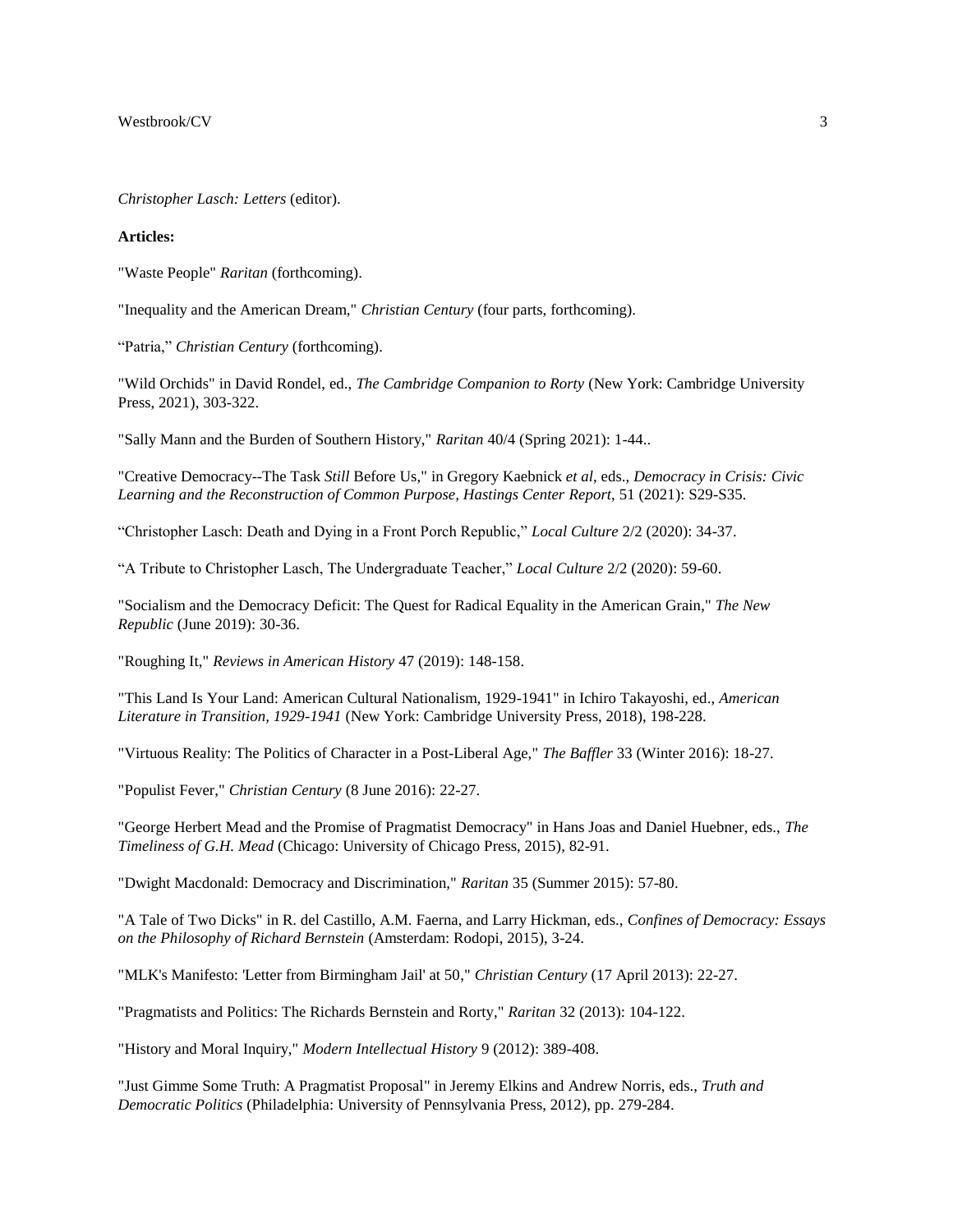"The Liberal Agony," *Christian Century* (20 September 2011): 22-31.

"Foreword" to Thomas Fallace, *Dewey and the Dilemma of Race: An Intellectual History, 1895-1922* (New York: Teachers College Press, 2011), vii-viii.

"Isolationism Reconsidered," *Raritan* 30 (Fall 2010): 4-36.

"The Making of a Democratic Philosopher: The Intellectual Development of John Dewey" in Molly Cochran, ed., *The Cambridge Companion to John Dewey* (Cambridge: Cambridge University Press, 2010), pp. 13-33.

"In Memoriam: Verne Moore," *Rochester History* (2010).

"Pragmatism and War" in Chad Kautzer and Eduardo Mendieta, eds., *Pragmatism, Nation, and Race: Community in the Age of Empire* (Bloomington: Indiana University Press, 2009), pp. 242-253.

"Response to Symposium Participants" in "Symposium on Robert Westbrook's *Democratic Hope: Pragmatism and the Politics of Truth*," *Contemporary Pragmatism* 4 (December 2007): 29-34.

"Bourne Over Baghdad," *Raritan* 27 (2007): 104-117.

"An Uncommon Faith: Pragmatism and Religious Experience" in Stuart Rosenbaum, ed., *Pragmatism and Religion* (Urbana: University of Illinois Press, 2003), pp. 190-205.

"Essential Reading: *Nixon Agonistes*" in Jean-Christophe Agnew and Roy Rosenzweig, eds., *Companion to American History Since 1945* (Oxford: Blackwell, 2002), pp. 540-544.

"Ma and Pa Kettle Go to the AHA," *Journal of Women's History* 13 (2001): 166-168.

"John Dewey und die Logik der Demokratie" in Hans Joas, ed., *Philosophie der Demokratie: Beiträge zum Werk von John Dewey* (Frankfurt am Main: Suhrkamp, 2000), pp. 341-361.

"Pragmatism and Democracy: Reconstructing the Logic of John Dewey's Faith" in Morris Dickstein, ed., *The Revival of Pragmatism* (Durham: Duke University Press, 1998), pp. 128-140. (Revised, expanded, and reprinted in *Democratic Hope*.)

"Liberalism and the Left," *Radical History Review* 71 (Spring 1998): 46-51.

"The Counter-Intelligentsia," *Linguafranca* (November 1996): 65-71.

"In the Mirror of the Enemy: Japanese Political Culture and the Peculiarities of American Patriotism in World War II" in John Bodnar, ed., *Bonds of Affection: Americans Define Their Patriotism* (Princeton: Princeton University Press, 1996), pp. 211-230. (Revised and reprinted in *Why We Fought*.)

"Democratic Faith: A Response to Michael Eldridge," *Transactions of the Charles S. Peirce Society* 32 (1996): 973-982.

"Wishful Thinking: On the Convergence of Pragmatism and Liberal Education" in Robert Orrill, ed., *The Condition of American Liberal Education* (New York: College Board, 1995), pp. 226-232.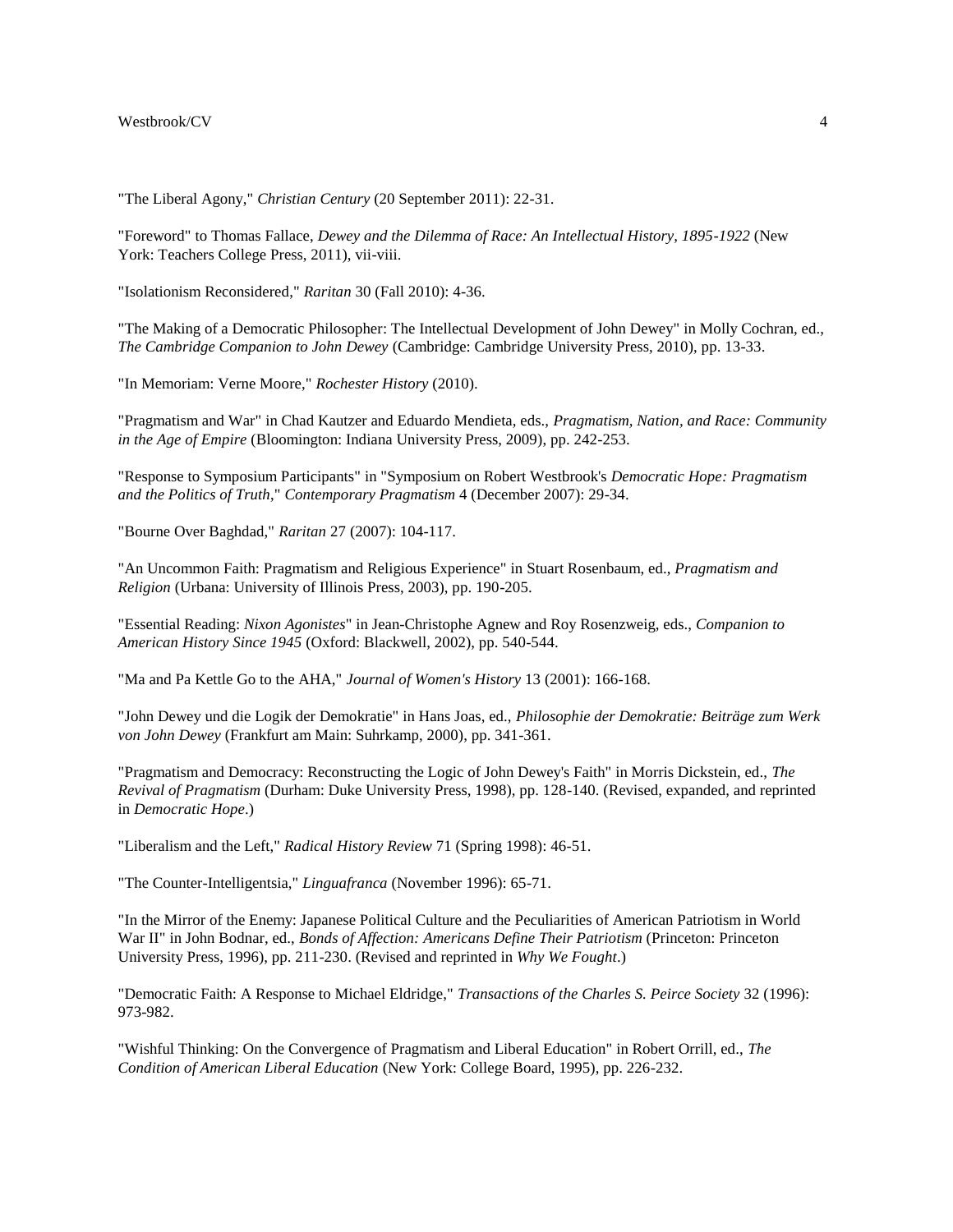"Public Schooling and American Democracy" in Roger Soder, ed., *Democracy, Education, and Schooling* (San Francisco: Jossey-Bass, 1995), pp. 125-150. (Revised and reprinted in *Democratic Hope*.)

"In Retrospect: Christopher Lasch, *The New Radicalism*, and the Vocation of Intellectuals," *Reviews in American History* 23 (1995): 176-191.

"On the Private Life of a Public Philosopher: John Dewey in Love," *Teachers College Record* 96 (1994): 183- 197. (Revised and reprinted in *Democratic Hope*.)

"Profiles: John Dewey," *Prospects* (UNESCO Quarterly Review of Education) 23 (1993): 277-291. "Doing Dewey: An Autobiographical Fragment," *Transactions of the Charles S. Peirce Society* 29 (1993): 493- 511.

"An Innocent Abroad?: John Dewey and International Politics," *Ethics and International Affairs* 7 (1993): 203- 221.

"Fighting for the American Family: Private Interests and Political Obligation in World War II" in Richard Wightman Fox and T.J. Jackson Lears, eds., *The Power of Culture: Critical Essays in American History* (Chicago: University of Chicago Press, 1993), pp. 194-221. (Revised and reprinted in *Why We Fought*.)

"Democratic Evasions: Cornel West and the Politics of Pragmatism," *Praxis International* 13 (1993): 1-13. (Revised, expanded, and reprinted in *Democratic Hope*.)

"Schools for Industrial Democrats: The Social Origins of John Dewey's Philosophy of Education," *American Journal of Education* 100 (1992): 401-419. (Revised, expanded, and reprinted in *Democratic Hope*.)

"The Dewey School and Workplace Democracy," *Pathways* 8 (May 1992): 16-18.

"Dewey Done," *Intellectual History Newsletter* 13 (1991): 33-36.

"'I Want a Girl, Just Like the Girl That Married Harry James': American Women and the Problem of Political Obligation in World War II," *American Quarterly* 42 (1990): 587-614. (Revised and reprinted in *Why We Fought*.)

"American Stuff: Jerre Mangione and the Federal Writers Project" in *Jerre Mangione: An Ethnic at Large*, Exhibition Catalogue for Jerre Mangione Papers (Rochester: University of Rochester Library, 1990).

"Lewis Mumford, John Dewey, and the 'Pragmatic Acquiescence'" in Thomas Hughes and Agatha Hughes, eds., *Lewis Mumford: Public Intellectual* (New York: Oxford University Press, 1990), pp. 301-322.

"Lewis Hine and the Ethics of Progressive Camerawork," *Tikkun* 2 (May 1987): 24-29.

"Horrors--Theirs and Ours: The *Politics* Circle and the Good War," *Radical History Review* 36 (1986): 8-25.

"The Responsibility of Peoples: Dwight Macdonald and the Holocaust" in Sanford Pinsker and Jack Fischel, eds., *America and the Holocaust* (Greenwood, Fla.: Penkevill Publishing Co., 1984), pp. 35-68. (Revised and reprinted in *Why We Fought*.)

"Good-Bye to All That: Aileen Kraditor and Radical History," *Radical History Review* 28-30 (1984): 68-89.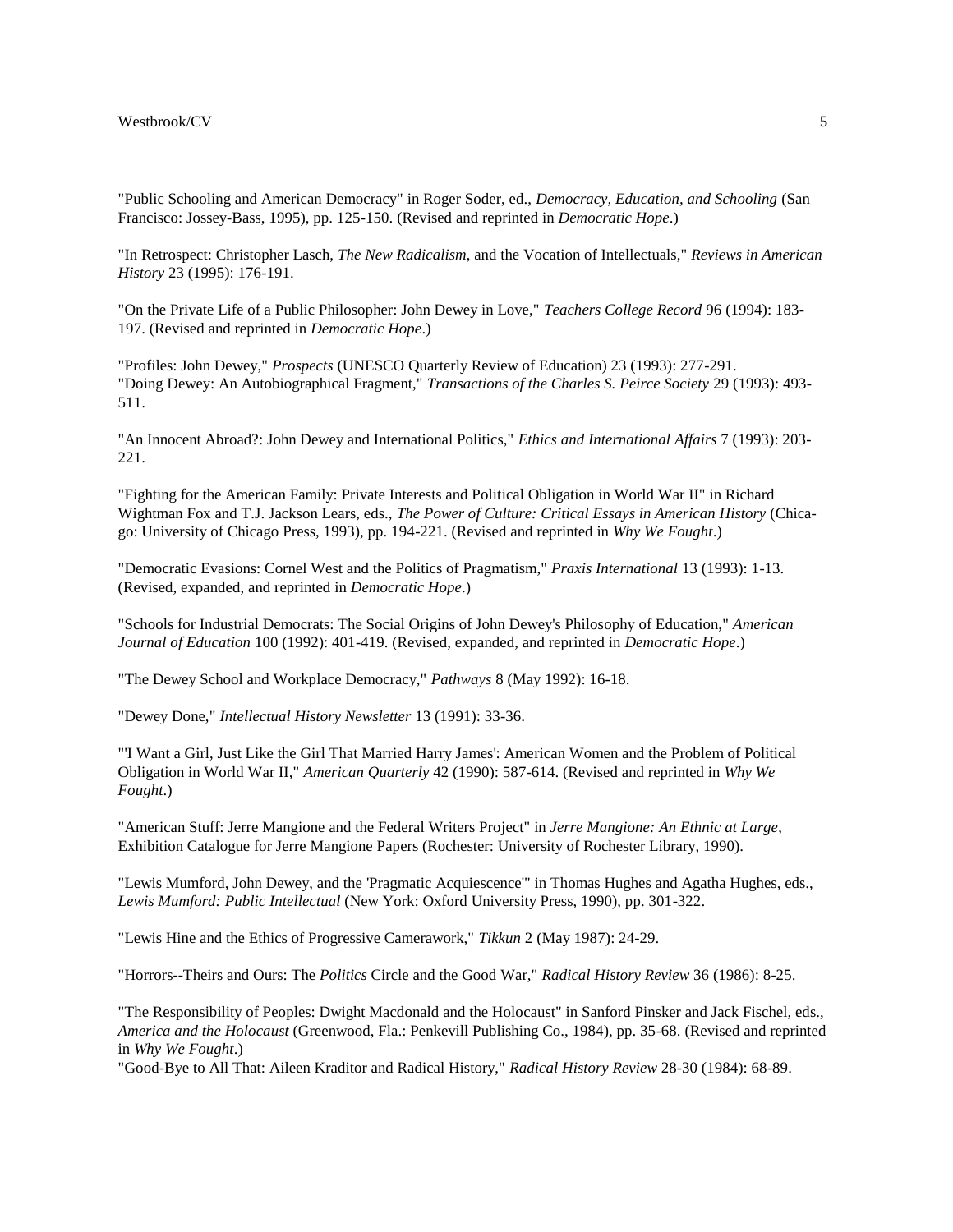"Politics as Consumption: Managing the Modern American Election" in Richard Wightman Fox and T.J. Jackson Lears, eds., *The Culture of Consumption: Critical Essays in American History* (New York: Pantheon, 1983), pp. 143-163.

"Tribune of the Technostructure: The Popular Economics of Stuart Chase," *American Quarterly* 32 (1980): 387-408.

"C. Vann Woodward: The Southerner as Liberal Realist," *South Atlantic Quarterly* 77 (1978): 54-71.

"Social Criticism and the Heavenly City of Jonathan Edwards," *Soundings* 59 (1976): 396-412.

# **Reference Articles:**

"Democracy" in Michael Kazin, ed., *The Princeton Encyclopedia of American Political History* (Princeton: Princeton University Press, 2009).

"The Pragmatist Family Romance" in Cheryl Misak, ed., *The Oxford Handbook of American Philosophy* (Oxford: Oxford University Press, 2008).

"Liberal Democracy" in Joseph Margolis and John Shook, eds., *A Companion to Pragmatism* (Oxford: Blackwell, 2006).

"John Dewey" in *The Oxford Companion to American History*, ed. Paul Boyer (New York: Oxford University Press, 2001).

"James Agee," "Hannah Arendt," "Edward Bellamy," "John Dewey," "Sidney Hook," "Dwight Macdonald," "C. Wright Mills," "Edmund Wilson," "C. Vann Woodward," "*The New Republic*," and "World War II," in *A Companion to American Thought*, ed. Richard Fox and James Kloppenberg (Cambridge: Blackwell, 1995).

Ninety-three articles in *The Reader's Encyclopedia of the American West*, ed. Howard R. Lamar (New York: Crowell, 1977). A list of these articles available on request.

# **Review Essays:**

"Knowing the Truths" (Jill Lepore, *These Truths*), *Christian Century* (2 April 2019): 22-25.

"Missionaries on the Rebound" (David Hollinger, *Protestants Abroad*), *Christian Century* (26 September 2018): 26-29.

"The Price of Modernity" (Pankaj Mishra, *Age of Anger*), *Christian Century* (25 October 2017): 33-36.

"I Choose, Therefore I Am" (Sarah Bakewell, *At the Existentialist Café*), *Christian Century* (21 December 2016): 30-33.

"Culture War Fatigue?" (Andrew Hartman, *A War for the Soul of America*), *Christian Century* (25 November 2015): 30-32.

"Our Gilded Age" (Steve Fraser, *The Age of Acquiescence*), *Christian Century* (29 April 2015): 53-54.

"Tragic Deal" (Ira Katznelson, *Fear Itself: The New Deal and the Origins of Our Time*), *Reviews in American*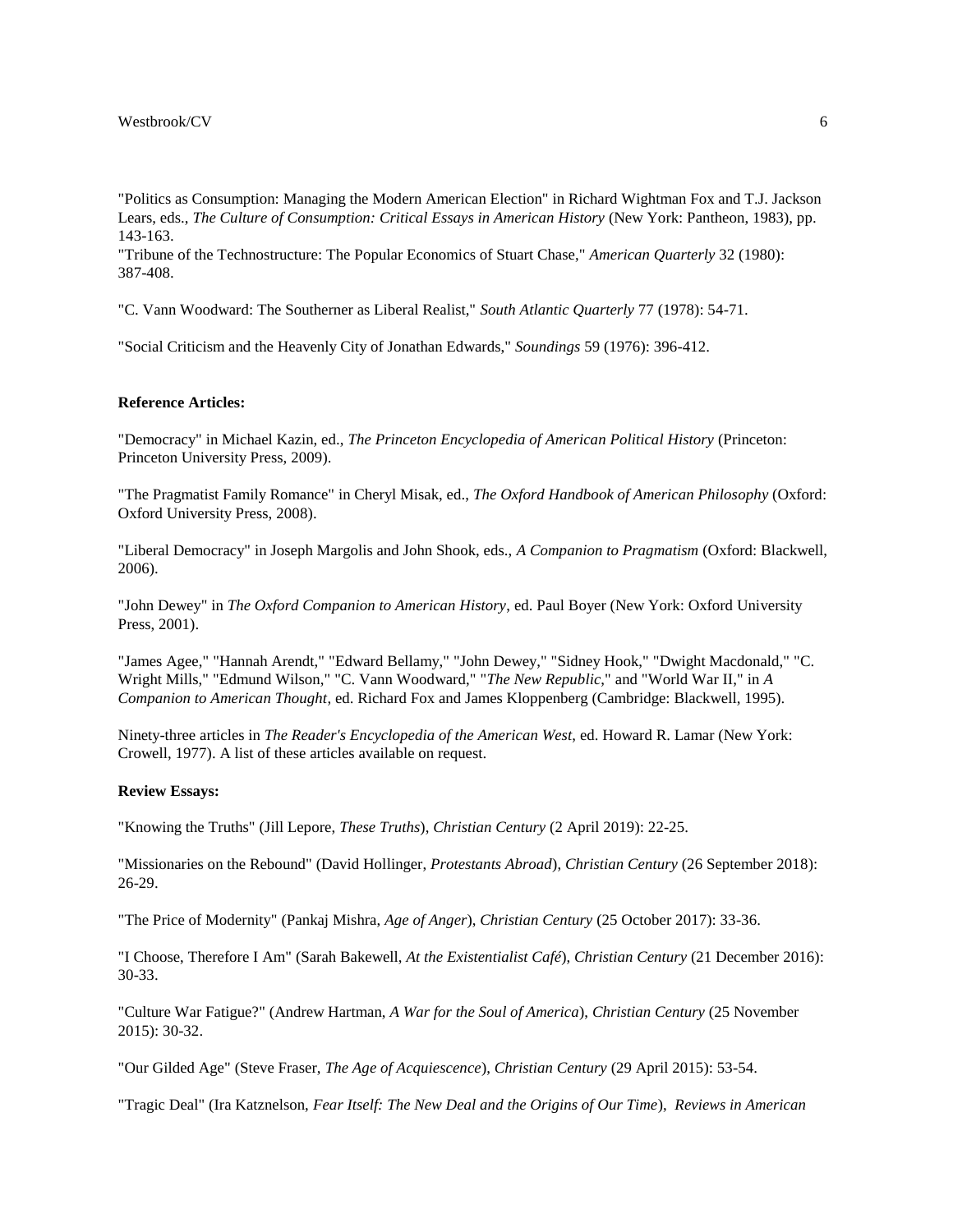#### *History* 43 (2015): 1-13.

"Veep" (Peter Baker, *Days of Fire: Bush and Cheney in the White House*), *Christian Century* (10 December 2014): 48-49.

"Saying No" (Bruce Dancis, *Resister: A Story of Protest and Prison during the Vietnam War*), *Christian Century* (12 November 2014): 28-29.

"A System of Suffering" (Nick Turse, *Kill Anything that Moves: The Real American War in Vietnam*), *Christian Century* (16 October 2013): 39-41.

"Occupy Democracy" (David Graeber, *The Democracy Project* and David Harvey, *Rebel Cities*), *Bookforum* (Summer 2013): 14-15.

"Luce's Legacy" (Andrew Bacevich, ed., *The Short American Century* and Robert Kagan, *The World America Made*), *Christian Century* (17 October 2012): 39-42.

"Dropping Science" (Joel Isaac, *Working Knowledge*), *Bookforum* (Summer 2012): 46.

"Off the Clock" (Mary Dudziak, *Wartime)*, *Christian Century* (2 May 2012): 40-41.

"The Modern Distemper"(Tony Judt with Timothy Snyder, *Thinking the Twentieth Century*), *Bookforum* (December/January 2012): 16-17.

"Foreboding Farewell" (James Ledbetter, *Unwarranted Influence: Dwight D. Eisenhower and the Military-Industrial Complex*), *Christian Century* (3 May 2011): 35-37.

"Anecdotes as Antidotes" (Jeffrey Stout, *Blessed Are the Organized*), *Commonweal* (22 April 2011): 23-24.

"Things Fall Apart" (Daniel Rodgers, *Age of Fracture*), *Bookforum* (December/January 2011): 35.

"State of Semiwar" (Andrew Bacevich, *Washington Rules*), *Christian Century* (19 October 2010): 41-44.

"Arming the President" (Garry Wills, *Bomb Power*), *Christian Century* (10 August 2010), 34-35.

"Traces of God" (Benjamin Lazier, *God Interrupted*), *Christian Century* (25 August 2009): 36-37.

"Believe It or Not" (Charles Taylor, *A Secular Age*), *Christian Century* (18 December 2008): 32-36.

"Critical Mass" (Edmund Wilson, *Literary Essays and Reviews 1920s and 30s* and *Literary Essays and Reviews 1930s and 40s*), *Commonweal* (25 April 2008): 28-30.

"Our Know-Nothing Nation," (Susan Jacoby, *The Age of American Unreason*), *New Leader* (January/February 2008): 20-21.

"Dumb as a Bag of Hair" (Joe Bageant, *Deer Hunting with Jesus*), *Christian Century* (13 November 2007): 37- 39.

"Not So Good War" (Michael Bess, *Choices Under Fire: Moral Dimensions of World War II*), *Christian Century* (29 May 2007): 36-37.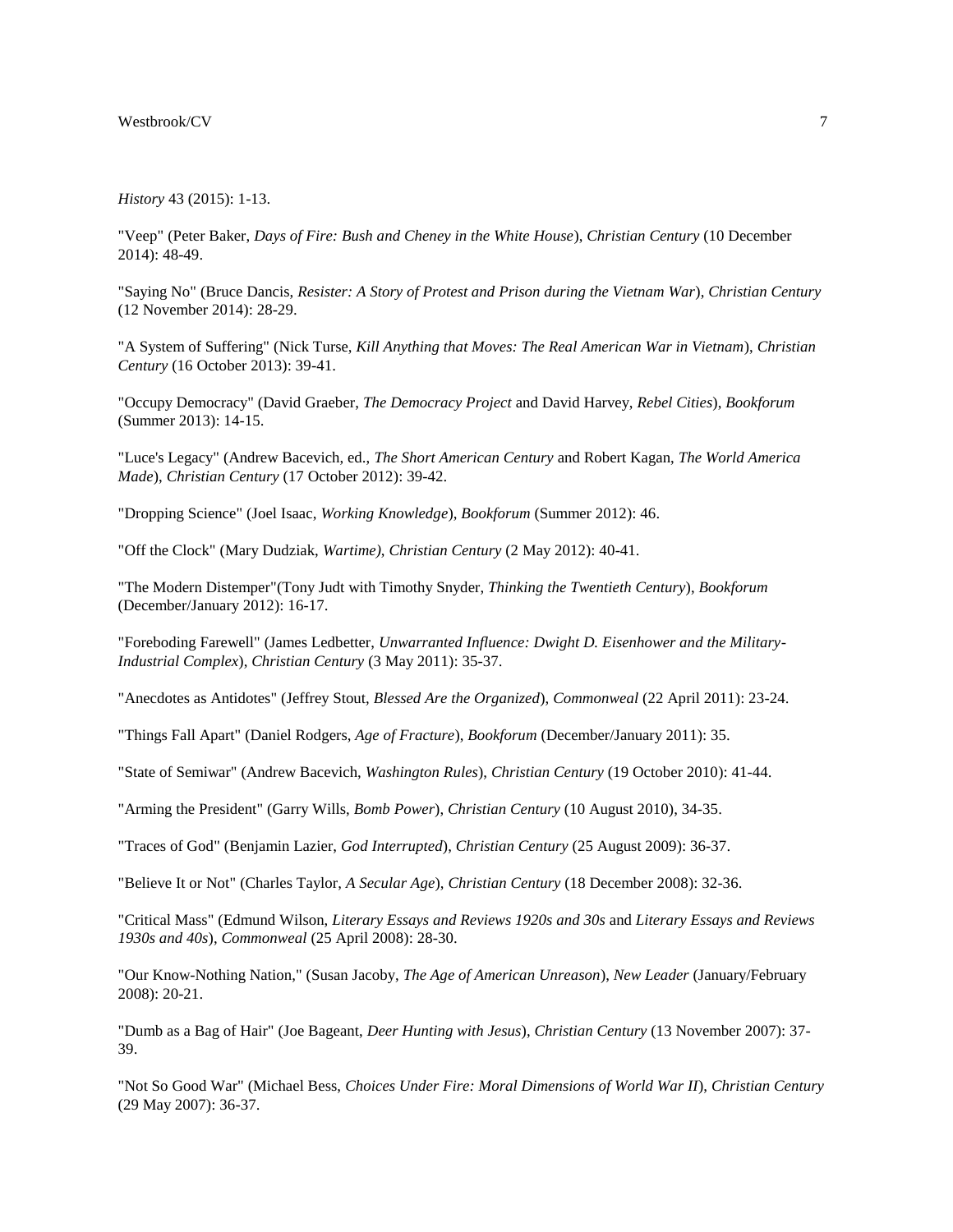"Overcoming Democracy" (Jack Beatty, *Age of Betrayal: The Triumph of Money in America, 1865-1900*), *Commonweal* (4 May 2007): 22-24.

"The Lessons of Defeat" (Michael Kazin, *A Godly Hero: The Life of William Jennings Bryan*), *Commonweal* (22 September 2006): 26-29.

"A Nice WPA Job" (Elizabeth Borgwardt, *A New Deal for the World*), *Dissent* (Summer 2006): 124-127.

"Second Thoughts" (Francis Fukuyama, *America at the Crossroads*), *Christian Century* (13 June 2006): 24-27.

"Searching for Bedrock" (Kwame Anthony Appiah, *Cosmopolitanism*), *Commonweal* (21 April 2006): 22-24.

"Occupational Hazards" (George Packer, *Assassins' Gate* and Anthony Shadid, *Night Draws Near*), *Christian Century* (13 December 2005): 38-43.

"Christmas Critics," *Commonweal* (2 December 2005): 38-39.

"Mission Impossible" (Michael Walzer, *Arguing about War* and Noah Feldman, *What We Owe Iraq*), *Christian Century* (29 November 2005): 29-34.

"Consuming Citizens" (Lizabeth Cohen, *A Consumer's Republic*), *The Responsive Community* 13 (2003): 72-77.

"Sweet Land of Agency" (James Block, *A Nation of Agents*), *Christian Century* (8 February 2003): 32-34.

"Back to School" (PBS, *School: The Story of American Public Education* and David Tyack, *et al.*, *School: The Story of American Public Education*), *Christian Century* (29 August-5 September 2001): 31-32.

"Project Living: The Rise and Fall of Public Housing" (Lawrence Vale, *From the Puritans to the Projects* and Sudhir Venkatesh, *American Project*), *Christian Century* (4-11 July 2001): 26-28.

"Leaky Boats" (Daniel Rodgers, *Atlantic Crossings*), *Intellectual History Newsletter* 22 (2000): 62-70.

"Dubya-ism: Tender Is the Right" (Marvin Olasky, *Compassionate Conservatism*), *Christian Century* (13 September 2000): 912-916.

"Nullifiers and Insurrectionists" (Garry Wills, *A Necessary Evil*), *Christian Century* (8 March 2000): 275-278.

"The Politics of Meaning and the Meaning of Politics" (Michael Lerner, *The Politics of Meaning*), *Christian Century* (30 October 1996): 1038-1041.

"The Authority of Pragmatism" (John Diggins, *The Promise of Pragmatism*), *Intellectual History Newsletter* 17 (1995): 16-24.

"The End of History" (Paul Boyer, *When Time Shall Be No More: Prophecy Belief in Modern American Culture*), *Reviews in American History* 21 (1993): 628-633.

"The New Pragmatism" (Giles Gunn, *Thinking Across the American Grain: Ideology, Intellect, and the New Pragmatism*), *American Quarterly* 45 (1993): 438-444. See also "Response to Giles Gunn," *American Quarterly* 46 (1994): 304-307.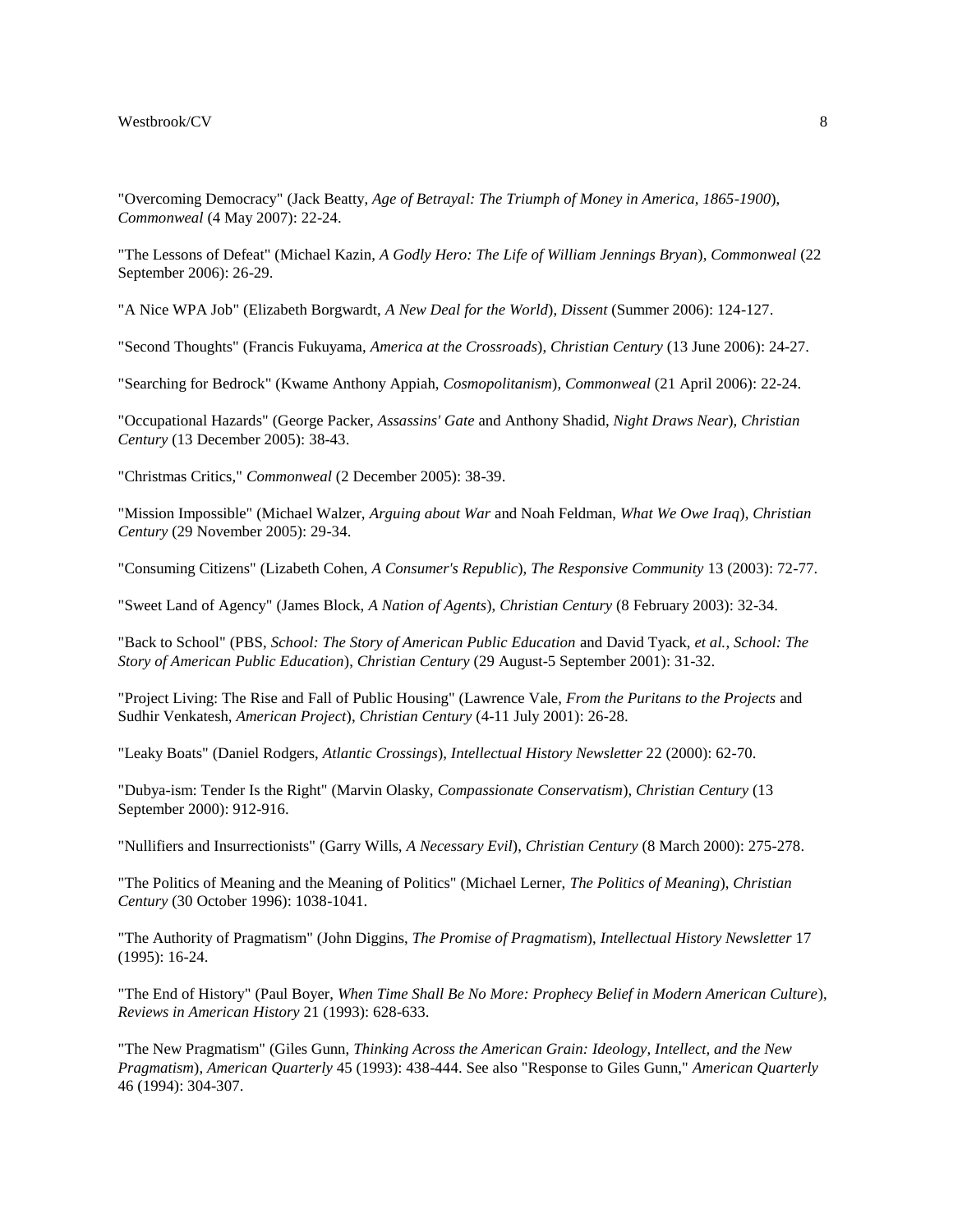"Professionals and Pragmatists" (Daniel J. Wilson, *Science, Community and the Transformation of American Philosophy, 1860-1930* and JoAnne Brown and David K. Van Keuren, eds., *The Estate of Social Knowledge*), *History of Education Quarterly* 32 (1992): 367-370.

"Young Americans" (Casey Blake, *Beloved Community: The Cultural Criticism of Randolph Bourne, Van Wyck Brooks, Waldo Frank & Lewis Mumford*), *Tikkun* 6 (July/August 1991): 79-82.

"Landslide Lyndon" (Robert A. Caro, *Means of Ascent: The Years of Lyndon Johnson*), *Christian Century* (22-29 August 1990): 766-770.

"In the Churches, in the Streets" (Taylor Branch, *Parting the Waters: America in the King Years 1954-1963*), *Christian Century* (5 April 1989): 351-354.

"Tom Hayden's *Reunion*," *Contemporaries* 3 (Spring 1989): 14-15.

"Consuming Images" (Roland Marchand, *Advertising the Amerian Dream* and David Nye, *Image Worlds*), *Reviews in American History* 16 (1988): 85-92.

"Stream of Contentiousness" (Sidney Hook, *Out of Step: An Unquiet Life in the 20th Century*), *Nation* (30 May 1987): 726-730.

"Abundant Cultural History: The Legacy of Warren Susman" (Warren Susman, *Culture as History*), *Reviews in American History* 13 (1985): 481-486.

"Neorepublican Prophets" (John Thomas, *Alternative America: Henry George, Edward Bellamy, Henry Demarest Lloyd and the Adversary Tradition*), *Reviews in American History* 11 (1983): 537-542.

"Dewey's Truth" (*The Middle Works of John Dewey*, v. 5-6), *History of Education Quarterly* 20 (1980): 345-353.

"Human Ethos and the Multinational Corporation" (Richard Barnet and Ronald Müller, *Global Reach*), *Stanford Journal of International Studies* 11 (1976): 200-206.

# **Reviews:**

*Demanding Democracy* by Marc Stears, *Perspectives on Politics* 8 (2010): 1222-1223.

*Reconstructing Public Reason* by Eric MacGilvray, *Perspectives on Politics* 3 (2005): 879-880.

*Jane Addams and the Dream of American Democracy* by Jean Bethke Elshtain, *Washington Post Bookworld* (24 February 2002): 8-9.

*The Metaphysical Club* by Louis Menand, *Washington Post Bookworld* (10 June 2001): 15.

*Smashmouth: Two Years in the Gutter with Al Gore and George W. Bush—Notes from the Campaign Trail* by Dana Milbank, *Washington Post Bookworld* (27 Jaunuary 2001): 4.

*Progressive Intellectuals and the Dilemmas of Democratic Commitment* by Leon Fink, *American Historical Review* 105 (2000): 232-233.

*A Place for Us* and *A Passion for Democracy* by Benjamin Barber, *In These Times* (12 July 1998): 23-25.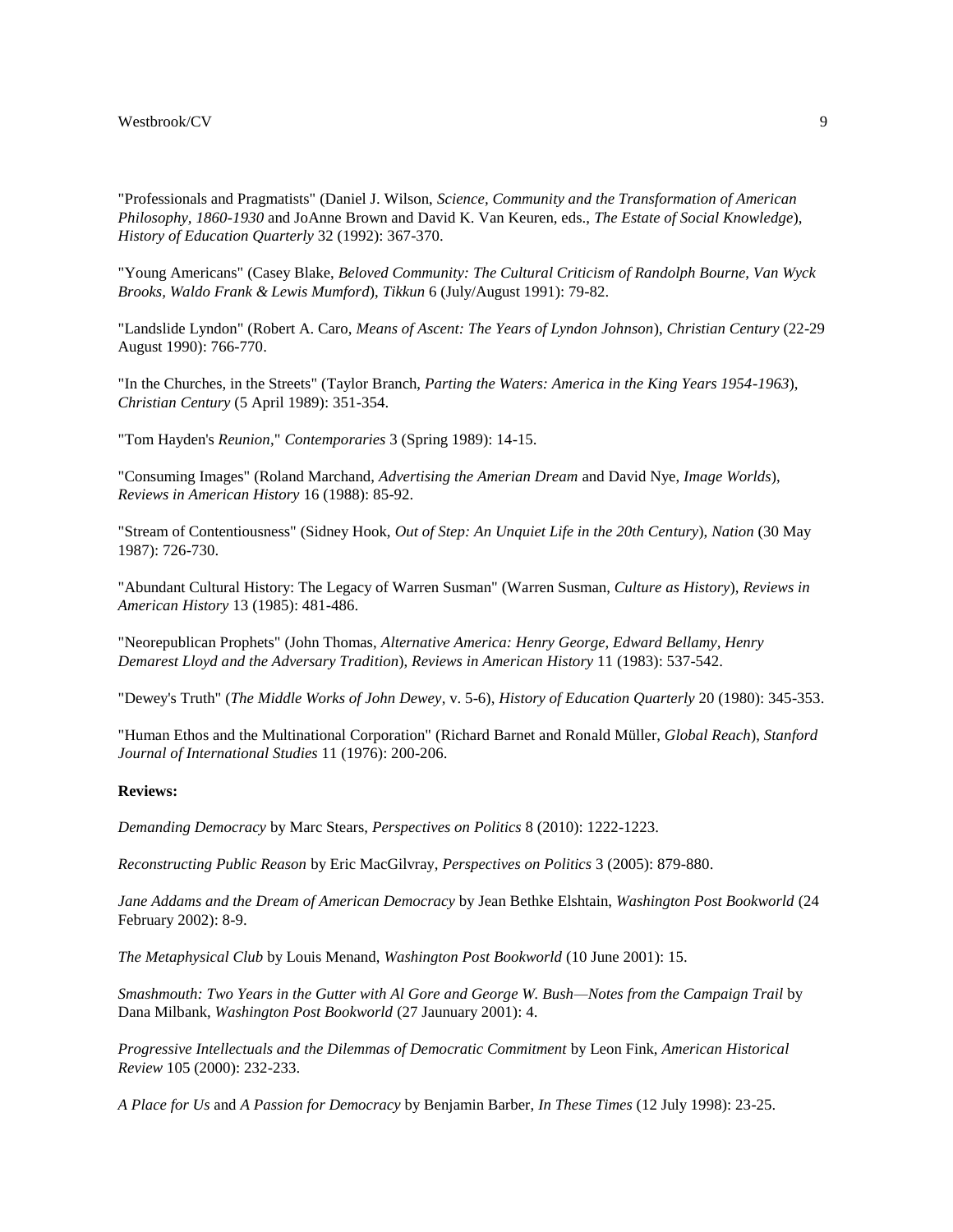*Democratic Temperament: The Legacy of William James* by Joshua Miller, *American Historical Review* 103 (1998): 1337-1338.

*The War in American Culture: Society and Consciousness During World War II* by Lewis Erenberg and Susan Hirsch, eds., *The Historian* 61 (1999):

*Redeeming Culture: American Religion in an Age of Science* by James Gilbert, *In These Times* (23 November 1997): 31-33.

*Science, Jews, and Secular Culture* by David Hollinger, *Science* 275 (7 February 1997): 787-788.

*Democracy's Discontent* by Michael Sandel, *In These Times* (15 April 1996): 24-26.

*Coming of Age* by Studs Terkel, *In These Times* (27 November-10 December 1995): 30-31.

*The Promise of Pragmatism* by John P. Diggins, *Journal of American History* 82 (1995): 170-171.

*The Masterless: Self and Society in Modern America* by Wilfred M. McClay, *American Historical Review* 100 (1995): 597-98.

*The Chicago Pragmatists and American Progressivism* by Andrew Feffer, *History of Education Quarterly* 34 (1994): 377-378.

*Censored War: American Visual Experience During World War Two* by George H. Roeder, Jr., *Journal of American History* 81 (1994): 787-788.

*Icons of Democracy* by Bruce Miroff, *American Historical Review* 99 (1994): 965-966.

*Intellect and Public Life* by Thomas Bender, *Journal of American History* 80 (1994): 1497-1498.

*Double Agent: The Critic and Society* by Morris Dickstein, *American Historical Review* 98 (1993): 1695.

*Charles Sanders Peirce: A Life* by Joseph Brent, *Science* 261 (16 July 1993): 368-369.

*Pretty Bubbles in the Air: America in 1919* by William D. Miller, *The Historian* 55 (1993): 591-592.

*The Community Reconstructs: The Meaning of Pragmatic Social Thought* by James Campbell, *Transactions of the Charles S. Peirce Society* 29 (1993): 259-264.

*The Origins of American Social Science* by Dorothy Ross, *Journal of American History* 79 (1992): 613-615.

*Lewis Mumford: A Life* by Donald L. Miller, *Journal of American History*, 77 (1990): 716.

*Hollywood Goes to War* by Clayton R. Koppes and Gregory D. Black, *The Maryland Historian* 19 (1988): 63-65.

*The Lyrical Left: Randolph Bourne, Alfred Stieglitz and the Origins of Cultural Radicalism in America* by Edward Abrahams, *Journal of American History* 74 (1987): 209.

*C. Wright Mills: An American Utopian* by Irving Louis Horowitz, *New Republic* (19 March 1984): 40-42.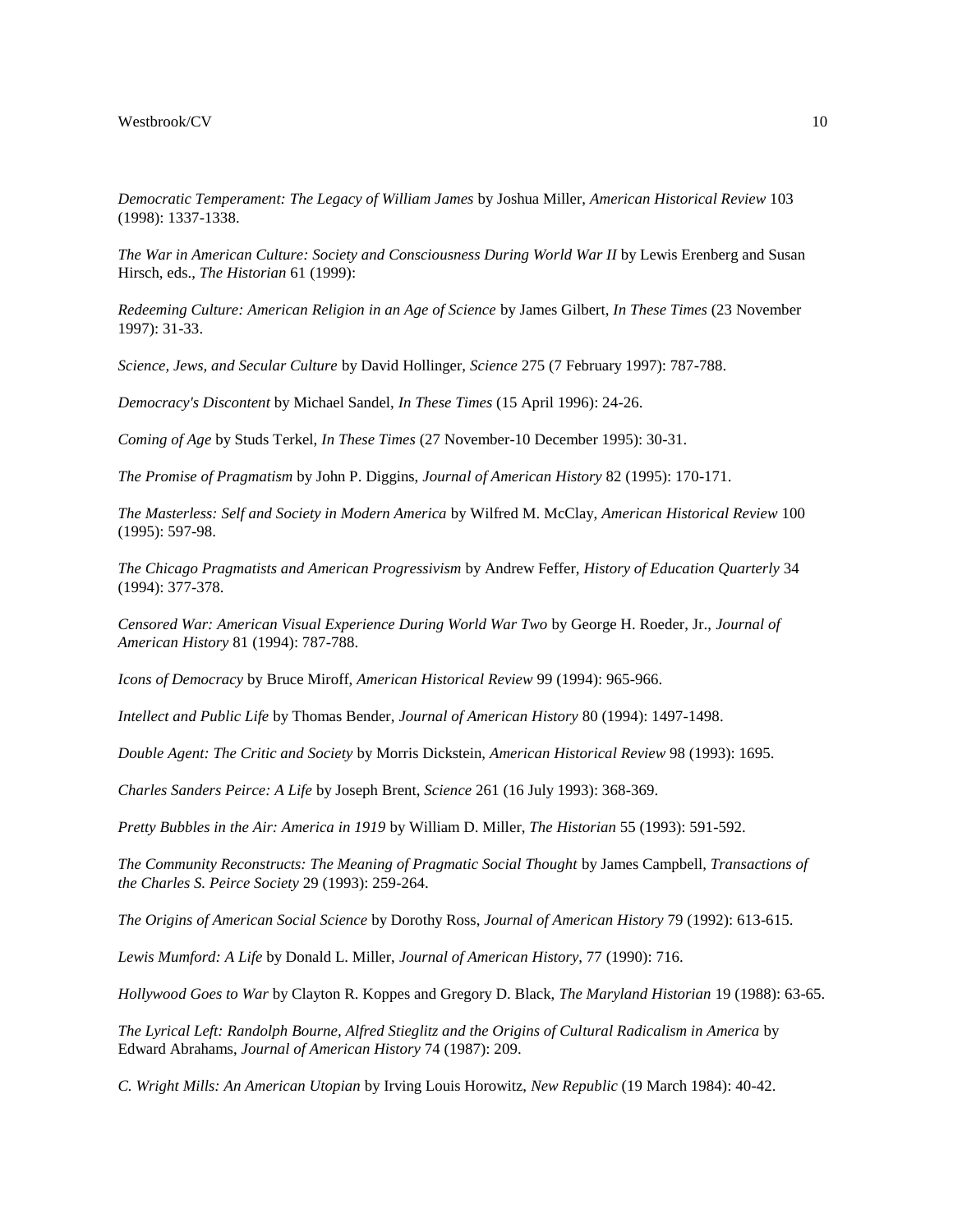*No Place of Grace* by Jackson Lears, *American Studies at Yale* 1 (1982): 5-6.

*The League for Industrial Democracy: A Documentary History* by Bernard Johnpoll and Mark Yerburgh, eds., *International Labor and Working-Class History* 20 (1981): 73-78.

*Managing in Turbulent Times* by Peter F. Drucker, *Grolier's Literary Annual* (1981): 195-198. *Sideshow: Kissinger, Nixon, and the Destruction of Cambodia* by William Shawcross, *Grolier's Literary Annual* (1980): 321-24.

*American Silent Film* by William K. Everson, *Radical Historians Newsletter* 30 (November 1979): 10-11.

*Lost Tribes and Promised Lands: The Origins of American Racism* by Ronald Sanders, *Grolier's Literary Annual* (1979): 200-204.

*The Romance of American Communism* by Vivian Gornick, *Grolier's Literary Annual* (1979): 270-73.

*The United States and the Origin of the Cold War* by John Gaddis, *Worldview* 17 (April 1974): 58-61.

# **PAPERS, PUBLIC LECTURES, INTERVIEWS, AND COMMENTARIES**

Note: Some of the unpublished material listed here can be found online at the UR Research website (*<https://urresearch.rochester.edu/researcher?ac-tion=viewResearcher-Page-&researcherId=29>*)

"A Historian Focused on Democracy: Robert B. Westbrook" (Interview) in C.G. Jorgensen, *Discovering John Dewey in the Twenty-First Century* (New York: Palgrave, 2017), 157-170.

"In the Matter of *In the Matter of J. Robert Oppenheimer*," Panel Discussion, Todd Theater, University of Rochester, 14 October 2017.

"Homegrown Historians: Colorado and the Calling of Noted Historians," Annual Meeting of the American Historical Association, Denver, 8 January 2017. <http://centerwest.org/home-grown-historians>

"Nature in the Public Sphere" (Comment on papers by Daniel Rinn, Lyle Rubin, and Adam Stauffer), Society for U.S. Intellectual History Conference, Washington DC, 18 October 2015.

"Stories of the South," Society for United States Intellectual History Book Awards, Washington DC, 17 October 2015.

"Death and Dying in a Front Porch Republic," Front Porch Republic Conference, Geneseo NY, 3 October 2015.

"Dwight Macdonald: Democracy and Discrimination," Albion Tourgeé Seminar in American Cultural History," Rochester NY, 29 January 2015.

"George Herbert Mead and the Promise of Pragmatist Democracy," Conference on "George Herbert Mead at 150," University of Chicago, 20 April 2013.

"Intellect and Affect" (Comment on paper by Elisabeth Lasch-Quinn, Fourth Annual U.S. Intellectual History Conference, 17 November 2011, CUNY Graduate Center, New York.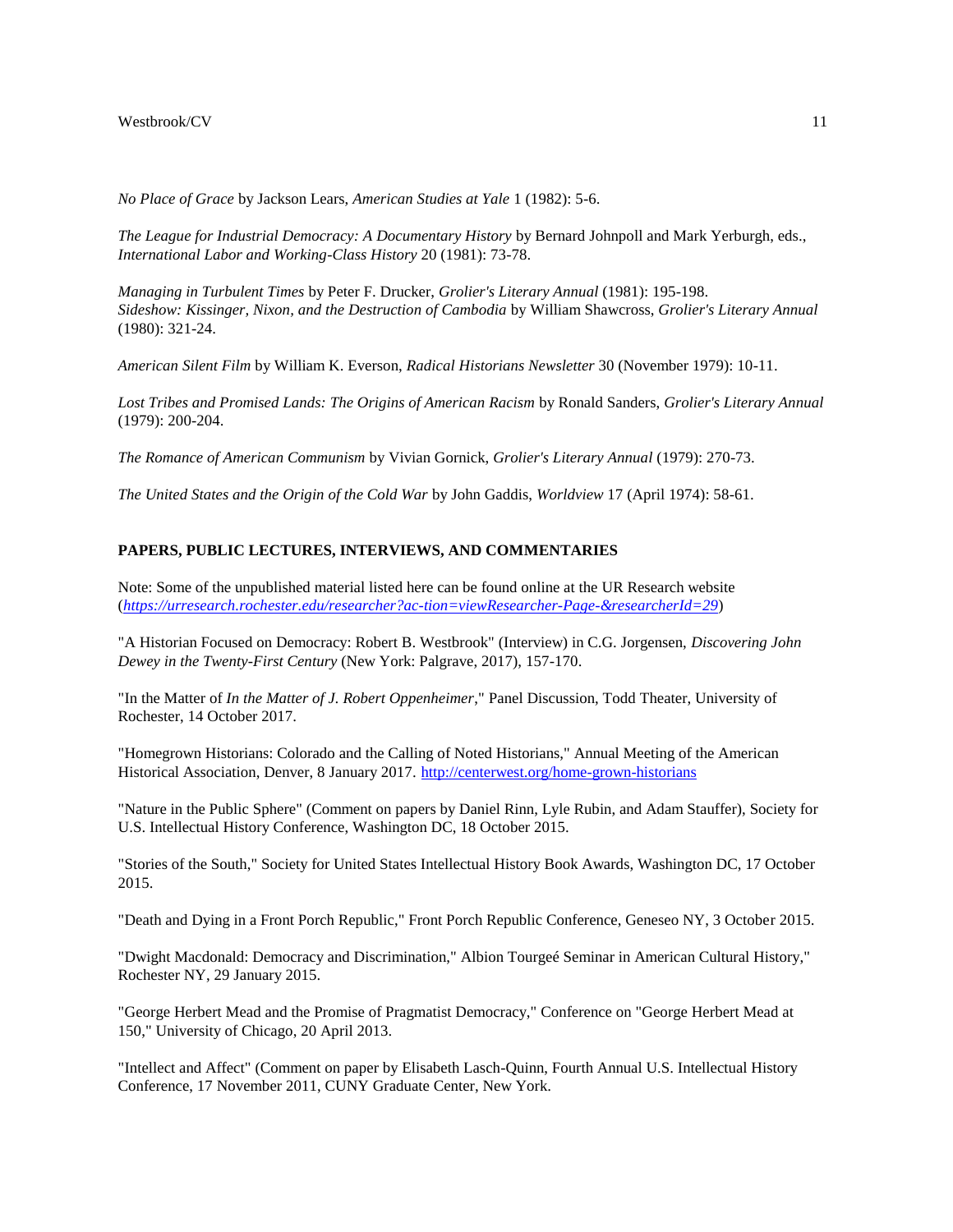"Isolationism Reconsidered," Alumni Lecture, Department of History, SUNY-Geneseo, Geneseo NY, 16 April 2011.

"Roundtable Discussion: New Histories of American Philosophy: International and Interdisciplinary Perspectives," Annual Meeting, American Historical Association, Boston, 6 January 2011.

"Intellectuals and Their Publics" (Comment on papers by Erik Greenberg, David Hecht, and Benjamin Wurgaft), Third Annual U.S. Intellectual History Conference, 21 October 2010, CUNY Graduate Center, New York.

"A Tale of Two Dicks," Conference on "Confines of Democracy: The Social Philosophy of Richard Bernstein," 18 May 2010, Universidad de Castilla-La Mancha, Toledo, Spain. Also John P. Diggins Memorial Lecture, CUNY-Graduate Center, New York, 29 March 2012.

"Nietzsche Americanized," First Book Program, Humanities Center, University of Wisconsin, Madison, Wisconsin, 1 March 2010.

"Dewey's Ethics," Department of Philosophy, Texas A&M University, College Station, Texas, 12 November 2009.

"Pragmatism and Tragedy," Annual Meeting of the American Political Science Association, Boston, 30 August 2008.

"Historical Assessments of Wilson and Roosevelt" (Comment on papers by Elizabeth Borgwardt and Edward Widmer), Conference on "The Liberal Foreign Policy Tradition," Woodrow Wilson Center, Washington DC, 10 January 2008.

"Pragmatism and War," Public Issues Forum, Greater Philadelphia Philosophy Consortium, Free Library of Philadelphia, 24 March 2007. Also Annual Meeting of the Organization of American Historians, New York, 29 March 2008.

"The Making of a Democratic Philosopher," Swarthmore College, Philadelphia, 29 November 2006.

"An Author Meets His Critics: *Democratic Hope*," American Philosophical Association, Western Division, Portland, 24 March 2006.

"Torturing the Conventions," Human Rights Week, Students for Social Justice, University of Rochester, 7 December 2005.

"Progressive Democracy: Ideas and Images," Hull House in the Progressive Era: People, Places, and Ideas, Landmarks of American History: Workshop for School Teachers, National Endowment for the Humanities, 16, 23 July 2005, Hull House, Chicago.

"Ebony and Ivory: Race and Popular Music," AP Conference, Strong Museum, Rochester, 5 and 7 April 2005.

"Creative Democracy--The Task Before Us," Program on "Creativity: Raw and Cooked," Humanities Center, Lehigh University, 22 March 2005. Also Webster University, St. Louis, 23 March 2009; Conference on "John Dewey on Democracy, State, and Modernity," Zentrum für interdisziplinäre Forschung, Universität Bielefeld, Bielefeld, Germany, 10 September 2009; American Democracy Project Lecture, SUNY-Brockport, 13 April 2010.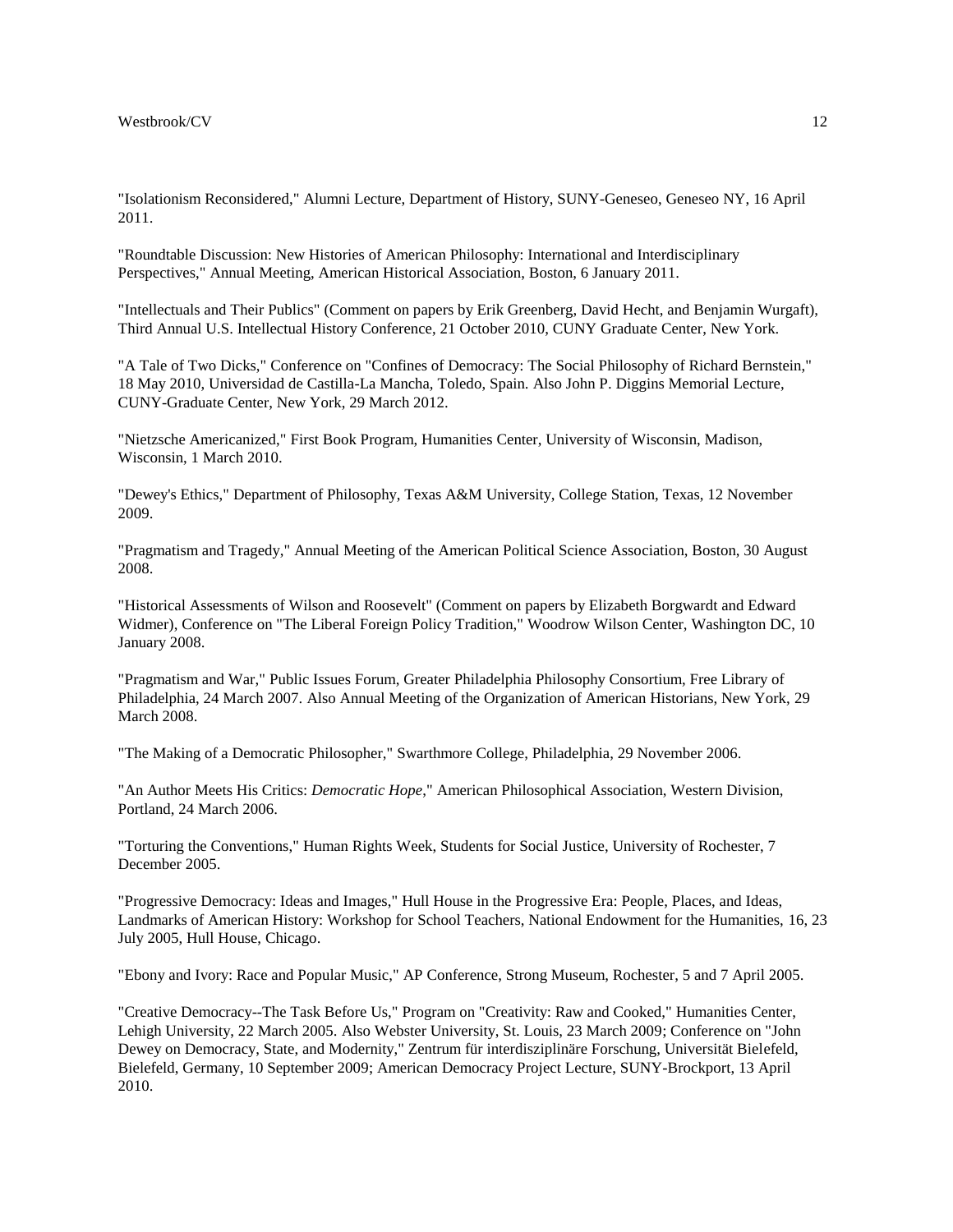"Bourne Over Baghdad," Conference on Randolph Bourne's America, Columbia University, 11 October 2004, Also Phi Beta Kappa Lecture, University of Rochester, 17 February 2005.

"Why We Fought: World War II and the American Moral Imagination," University of Notre Dame, 26 February 2004. Also Wayne Aspinall Lecture, Mesa State College, 19 April 2004; American Studies Program, University of the South, 14 February 2005; Meliora Weekend, University of Rochester, 22 October 2005. "Howard Coles: Rochester Radical," Rochester Museum and Science Center, 8 November 2003.

"Roundtable Discussion: Sidney Hook Between Philosophy and Politics," Sidney Hook Reconsidered: A Centennial Celebration," Center for the Humanities, City University of New York Graduate Center, 26 October 2002.

"American Hope: Pragmatism and Patriotism," American Culture and Politics Speaker Series, Department of History, Oregon State University, 23 April 2001. Also Department of History, Rice University, 20 September 2002).

"Our Kinsman, William James," Department of History, Northwestern University, 12 January 1999 (Also Department of History, Rice University, 21 September 2002.

"An Uncommon Faith: Pragmatism and Religious Experience," Pruit Memorial Symposium, Baylor University, Waco, Texas, 14 November 1997.

"Association Building in America, 1840-1940" (Commentary on paper by Robert Putnam and Gerald Gamm), Annual Meeting of the Organization of American Historians, San Francisco, 18 April 1997.

"The Responsibility of Presidents: Remembering Harry Truman and the Bomb," Conference on Memory and History, Northeast Missouri State University, 11 April 1996.

"Pragmatism and Democracy: Reconstructing the Logic of John Dewey's Faith," Conference on "The Revival of Pragmatism," City University of New York, 4 November 1995.

"Anti-Intellectualism in American Life Revisited," Conference on "The University in the Public Eye," Whitney Humanities Center, Yale University, 29 September 1995.

"John Dewey and the Logic of Democracy," Conference on John Dewey, Werner Reimers Foundation, Bad Homburg, Germany, 21 June 1995.

"Public Schooling and American Democracy," Keynote address to the Annual Conference of the New York State Foundations of Education Association, Cortland, NY, 21 April 1995.

"Consumer Culture and the Politics of Depression and War" (Commentary on papers by Kathleen Donohue and Lary May), Annual Meeting of the Organization of American Historians, Washington DC, 31 March 1995.

"In the Mirror of the Enemy: Japanese Political Culture and the Peculiarities of American Patriotism in World War II," American History Seminar, Syracuse University, 9 March 1995.

"Dewey and Debs: Pullman and the Crisis of Producerism," Centennial Celebration of John Dewey's Decade at the University of Chicago, University of Chicago, 15 October 1994.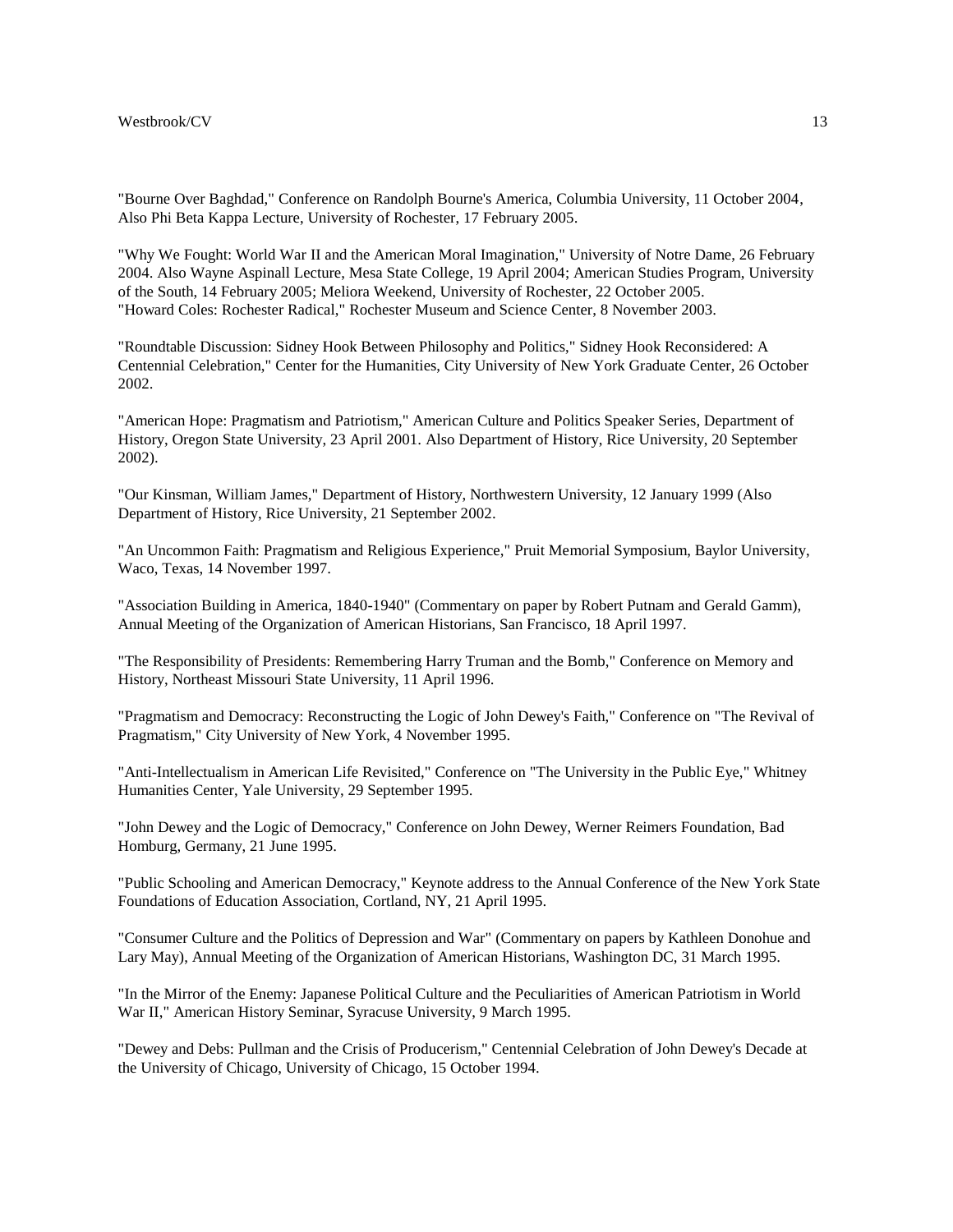"On the Private Parts of a Public Philosopher: John Dewey in Love," Symposium on "Philosophical Lives," Greater Philadelphia Philosophy Consortium, Swarthmore College, 2 April 1994.

"The Magic Kingdom: Disney and Modern America" (Commentary on paper by Steven Watts), Annual Meeting of the Organization of American Historians, Anaheim, 17 April 1993.

"Pragmatism and the Politics of Culture," Eighth Annual Comparative Literature Symposium, University of Tulsa, Tulsa, Oklahoma, 26 March 1993.

"Doing Dewey," Annual Meeting of the Society for the Advancement of American Philosophy, Nashville, Tennessee, 6 March 1993.

"Pragmatism Old and New," Annual Meeting of the American Studies Association, Costa Mesa, California, 8 November 1992 (also John F. Kennedy Institute, Free University, Berlin, 17 December 1992).

"The Future of Urban America," Homecoming 1992 Panel Discussion, University of Rochester, 26 September 1992.

"An Interview with Robert Westbrook," *Insights* (John Dewey Society) 28 (July 1992): 7-15.

"Constructions of Patriotism and Citizenship during the 'Good War'" (Commentary on papers by Jennifer Frost, Laura McEnaney, and Leisa Meyer), Annual Meeting of the Organization of American Historians, Chicago, 3 April 1992.

"Schools for Industrial Democrats: The Social Origins of John Dewey's Philosophy of Education," Northeast Missouri State University, 27 February 1992. Also Benton Center for Curriculum and Instruction, Department of Education, University of Chicago, 6 May 1992.

"Language, Citizenship, and Obligation: Individuals, Corporations, and the State in 20th Century United States" (Commentary on papers by JoAnne Brown, Elizabeth Fones-Wolf, and Charles McGovern), Annual Meeting of the American Studies Association, Baltimore, 3 November 1991.

"Why We Fought: Private Interests and Political Obligation in World War II," Conference on the American Home Front During World War II, Indiana Univer-sity, Bloomington, Indiana, 20 October 1991.

"John Dewey and American Democracy," MacArthur Center on Culture and Conflict, Indiana University, Bloomington, Indiana, 21 October 1991.

"John Dewey and American Democracy" (Radio Interview), Wisconsin Public Radio, 11 July 1991.

"Pinups During War Subject of Study" (Interview), *Democrat and Chronicle* (Rochester), 14 April 1991.

"The Phantom Public: John Dewey's Political Philosophy," Columbia Seminar on Social and Political Thought, Columbia University, 14 March 1991. Also State University of New York at Buffalo, 3 February 1992; Bryn Mawr College, 22 April 1994.

"Lewis Mumford as Historian" (Commentary on papers by Casey Blake, Robert Casillo, and Rosalind Williams), Annual Meeting of the American Historical Association, New York, 28 December 1990.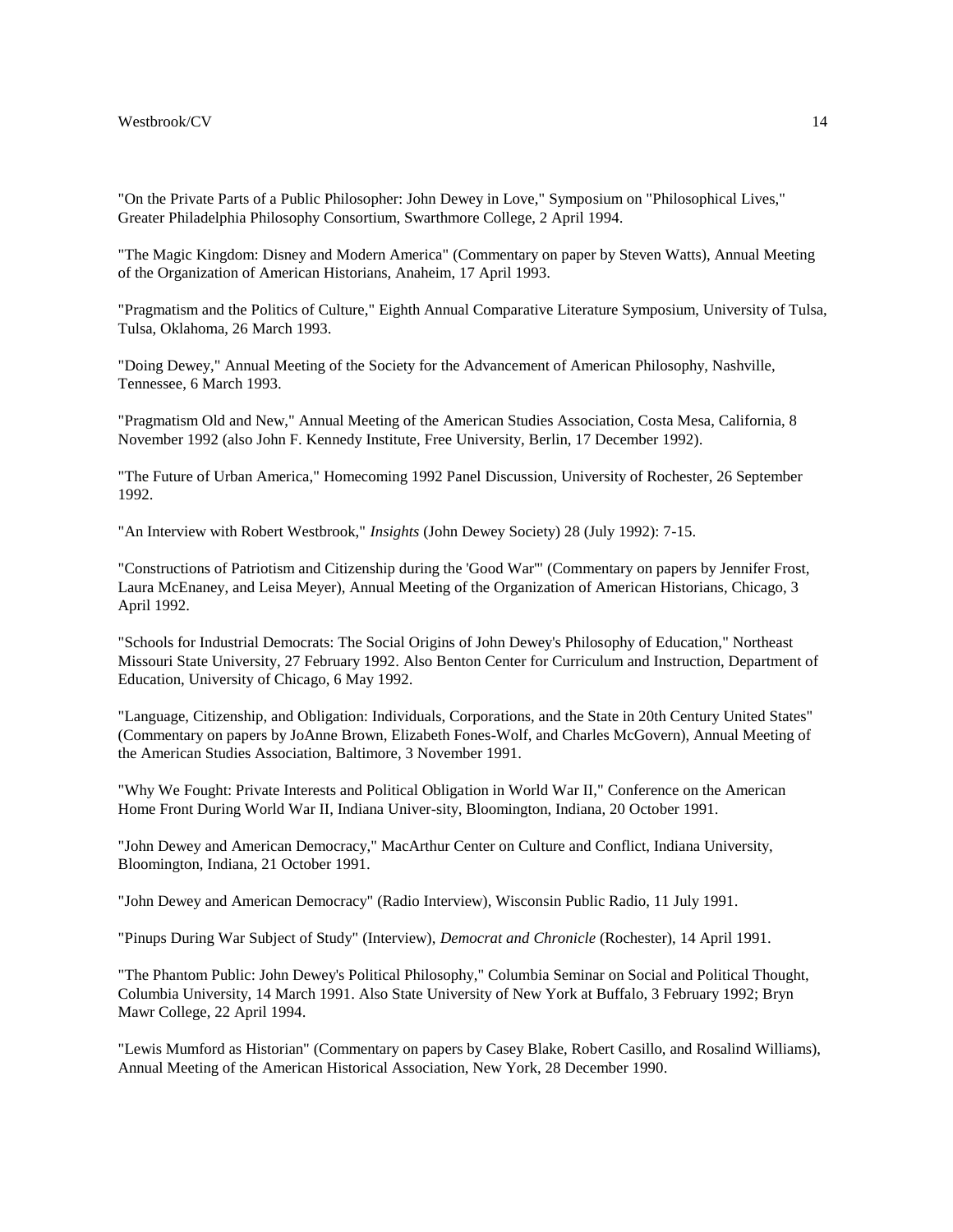"Pictures without Publics: Photography and Politics in the Sixties," Keynote Lecture at Conference on "Photography, Culture and Society in the 1960s: The Transformations of a Medium," International Museum of Photography at George Eastman House, Rochester, 14 November 1990.

"Sixties Photography" (Radio Interview), WXXI Radio, Rochester, 7 November 1990.

"The Dilemmas of Recent American Liberalism" (Commentary on papers by E.J. Dionne and Fred Siegel), Annual Meeting of the Organization of American Historians, St. Louis, 8 April 1989.

"Fighting for the Family: Private Interests and Political Obligation in World War II," Annual Meeting of the Organization of American Historians, St. Louis, 7 April 1989. Also Department of History, University of California-Irvine, 13 January 1992; Symposium on Women, Work, and Family in World War II, SUNY-Brockport, 11 April 1992.

"Eugene Higgins and the Art of *The Masses*," Memorial Art Gallery, Rochester, 21 March 1989.

"'I Want a Girl, Just Like the Girl That Married Harry James': American Women and the Problem of Political Obligation in World War II," Annual Meeting of the American Historical Association, Cincinnati, 30 December 1988. Also Colgate University, 27 April 1989.

"Why We Fight: Norman Rockwell and the Problem of Political Obligation in World War II," Charles Warren Center, Harvard University, 16 December 1987. Also History Forum, University of Rochester, 22 April 1987; State University of New York-Brockport, 23 February 1988).

"Lewis Mumford, John Dewey, and the 'Pragmatic Acquiescence,'" International Conference on Lewis Mumford, University of Pennsylvania, Philadelphia, 5-7 November 1987.

"War Neuroses and the Social History of the Modern Moral Imagination" (Commentary on papers by Dr. Edward Brown and Dr. George Solomon), Conference on Mind and Body in Physical Health and Illness, University of Rochester, 15 April 1987.

"Twentieth-Century American Intellectual Biography: Richard Hofstadter and Dwight Macdonald" (Commentary on papers by Laurent Cesari and Michael Wreszin), Annual Meeting of the American Historical Association, Chicago, 29 December 1986.

"Lewis Hine and the Ethics of Progressive Camerawork," New York Council for the Humanities Lecture, Memorial Art Gallery, Rochester, New York, 11 October 1986. Also delivered in Buffalo, Ithaca, Wadhams, Albany, Oneonta, and Cooperstown, New York in the spring of 1987 as part of the Council's "Film in the Humanities" program.

"*Shoah* and the Historian," Violence and Culture, Art and Memory: A Symposium with Claude Lanzmann, Yale University, 5 May 1986.

"John Dewey, the Niebuhr Brothers, and the Liberal Protestant Heritage" (Commentary on papers by Bruce Kuklick and Richard Fox), Woodrow Wilson Center Conference on Religion and Modern American Intellectual History, Washington DC, 13 March 1986.

"Horrors--Theirs and Ours: The *Politics* Circle and the Good War," Whitney Humanities Center, Yale University, 25 October 1985.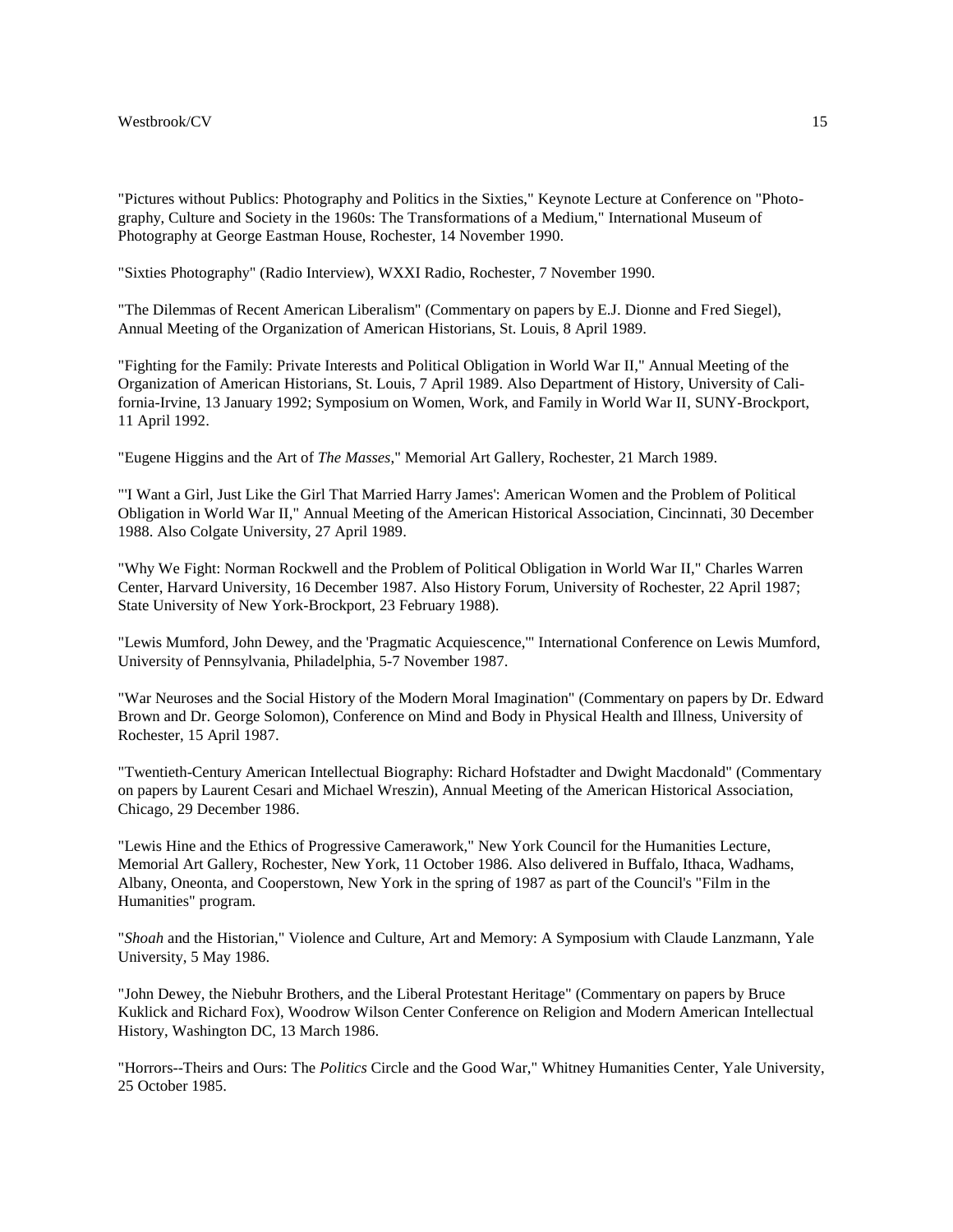"Religion, Education, and Anti-Communism in the Fifties," Connecticut College, 16 April 1984.

"Lyndon Johnson: The Path to Power," Friends of the New Haven Library/Connecticut Public Radio, "Books-Sandwiched-In," New Haven, 17 April 1983.

"The New York Intellectuals and the Holocaust," Third Annual Conference on the Holocaust, Millersville State University, Millersville, Pa., 11 April 1983.

"John Dewey and the Search for Democratic Community," Annual Meeting of the Organization of American Historians, Philadelphia, 1 April 1982.

"Politics as Consumption: Democratic Realism and the American Voter," Annual Meeting of the American Historical Association, Washington, D.C., 30 December 1980.

"Cold War Culture," Forum on the Cold War, New Haven Teachers Center, 5 March 1980.

"The Open-Door World of John Dewey: Democratic Theory and the Politics of War," Annual Meeting of the Pacific Coast Branch of the American Historical Association, San Francisco, 18 August 1978.

"Individualism Old and New: John Dewey's Liberal Socialism," John Dewey Essay Project, 1978.

# **ADMINISTRATIVE POSITIONS/ACADEMIC SERVICE**

Chair, Ad Hoc Promotion Committee (Ruben Flores), 2019.

Convener, History Department Workshop, 2018-2019.

Administrative Committee, College of Arts, Sciences, and Engineering, University of Rochester, 2017-

Special Opportunity Hiring Committee, Department of History, University of Rochester, 2017-2018

Outside Examiner, PhD Dissertation Committee, Brad Baranowski, University of Wisconsin-Madison, 4 May 2017.

Judge, Social Sciences Division, Undergraduate Writing Contest, 2016.

Junior Appointment Renewal Committee (Pablo Sierra), 2015.

Interviewer, Rhodes and Marshall Fellowship Committee, College of Arts, Science, and Engineering, September 2014.

Junior Appointment Renewal Committee (Dahpon Ho), 2013.

Co-Director, Albion Tourgeé Seminar in American Cultural History, 2012-2015.

Director of Undergraduate Studies, Department of History, University of Rochester, 2010-2011.

Faculty Associate, M.K. Ghandi Institute for Nonviolence, University of Rochester, 2007-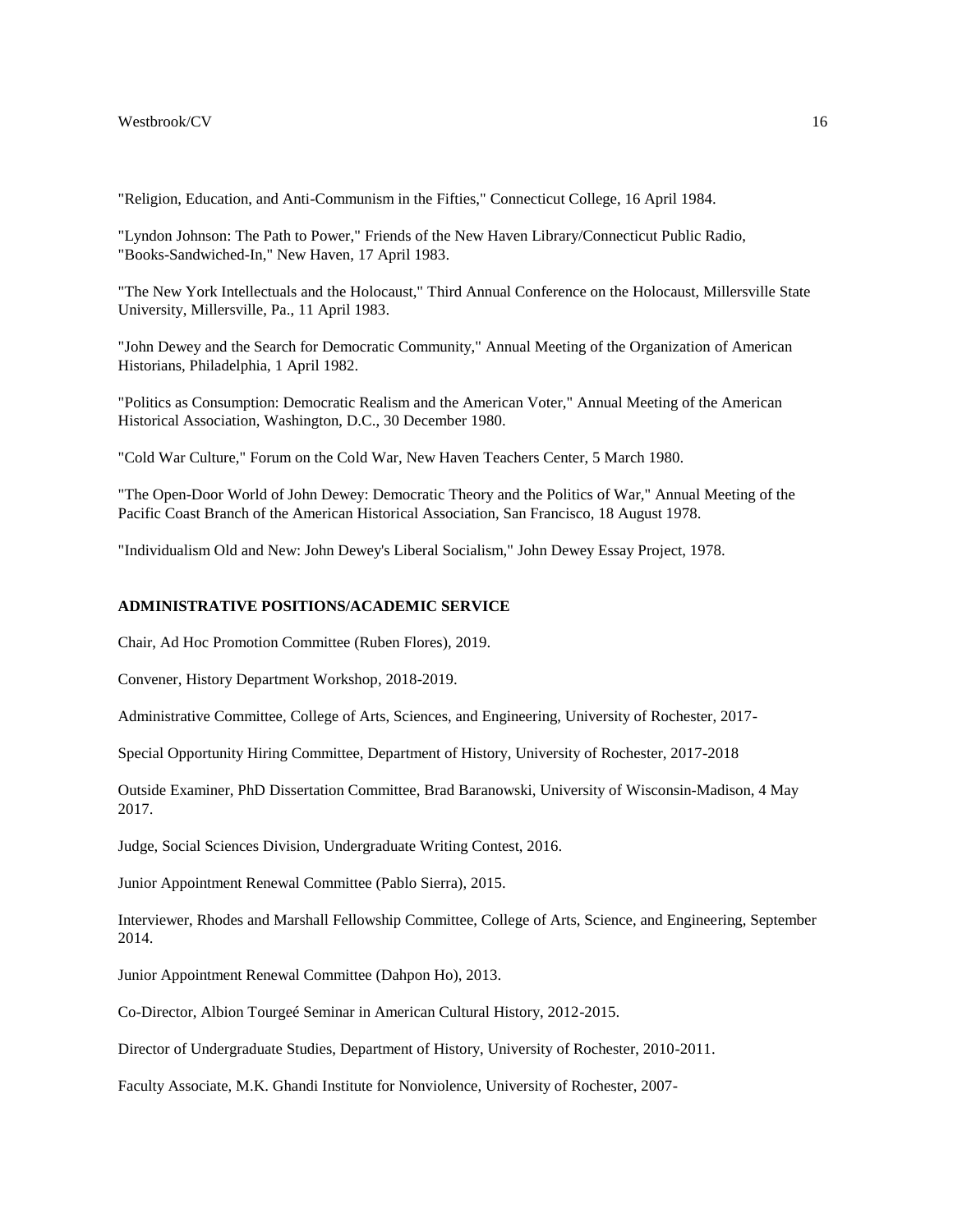Chair, Ad Hoc Department Committee on Mentoring and Teaching Evaluation, Department of History, University of Rochester, 2009-2010.

Member, Undergraduate Studies Committee, Department of History, University of Rochester, 2001-2004, 2006- 2007, 2008-2009, 2018-.

Phi Beta Kappa Executive Board, University of Rochester, 2004-2007.

Member, Department Seminar Committee, Department of History, University of Rochester, 2005-2008.

Member, Steering Committee, Senior Search Committee, University of Rochester, 2006-2007.

Senator, Faculty Senate, University of Rochester, 2002-2005.

Member, Graduate Studies Committee, Department of History, University of Rochester, 2004-2005, 2009-2010 (American History Field Coordinator).

Member, Academic Affairs Committee, Faculty Senate, University of Rochester, 2001-2005.

Member, Search Committee in African-American History, University of Rochester, 2001-2002.

Chair, Department of History, University of Rochester, 1995-2000.

Member, Faculty Governance Committee, Faculty Senate, University of Rochester, 1999-2000.

Member, Committee on Revisions of the *Faculty Handbook*, Cabinet of Department Chairs, College of Arts and Science, University of Rochester, 1998.

Member, Archivist Search Committee, Rush Rhees Library, University of Rochester, 1997-98.

Program Reviewer, Summer Orientation, University of Rochester, 1996-1999.

Chair, Search Committee in American Cultural History, University of Rochester, 1994-95.

Community Studies Task Force, College of Arts and Science, University of Rochester, 1993-94.

Director of Graduate Studies, Department of History, University of Rochester, 1991-1993.

Member, Steering Committee, University Council on Graduate Studies, University of Rochester, 1991-1993.

History Department Representative, Faculty Council, College of Arts and Science, University of Rochester, 1989- 1991.

Member, Committee on Graduate Studies, College of Arts and Science, University of Rochester, 1988-1991.

Chair, Committee on Department Priorities, Department of History, University of Rochester, 1989.

Program Committee, Jerre Mangione Exhibit, University of Rochester Library, 1988-90.

NEH Younger Scholars Program, Advisor, summer 1989.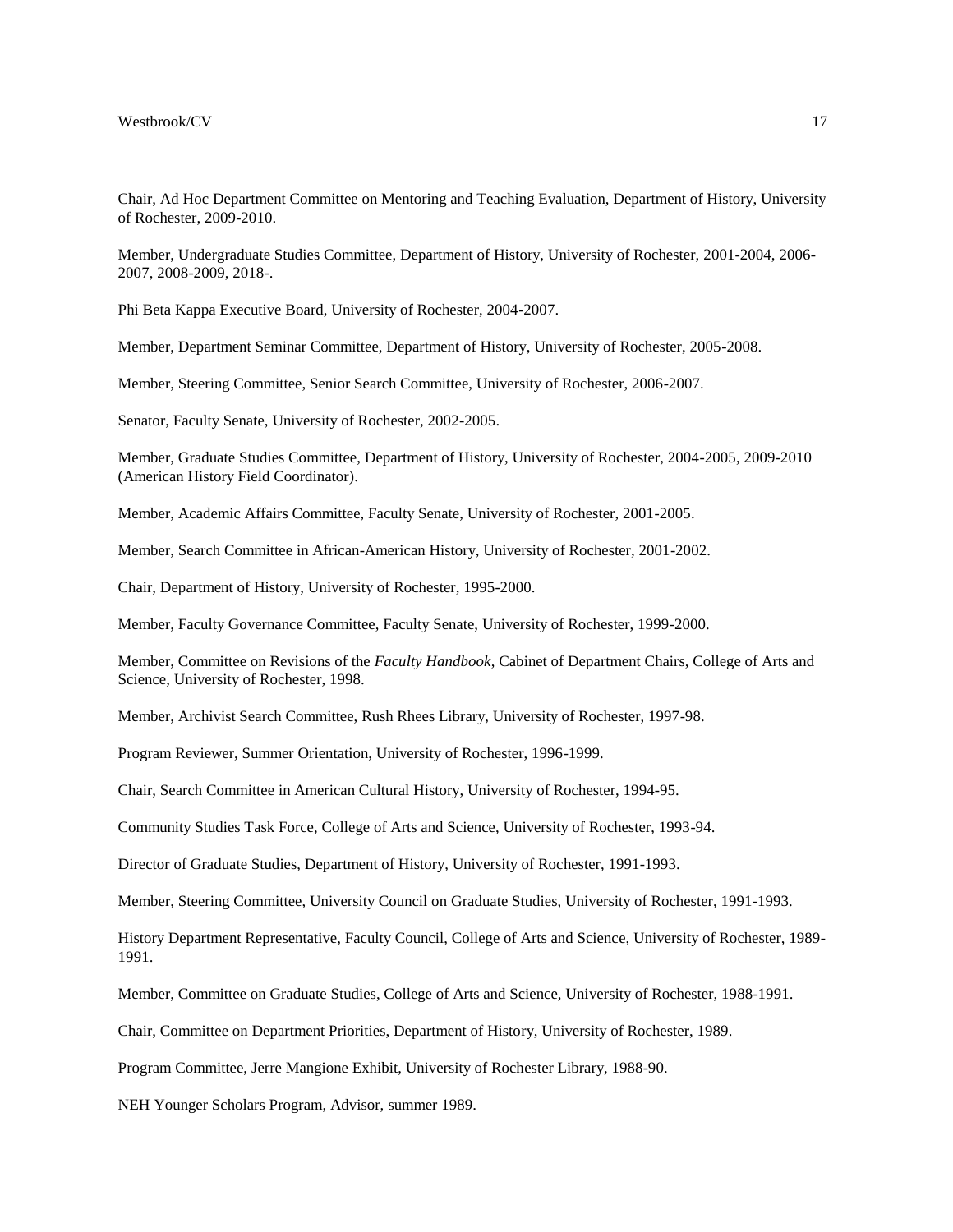Freshman Advisor, University of Rochester, 1988-89, 1990-91.

Model Class Instructor, Parent Orientation, University of Rochester, Summer 1987, Summer 1988.

Dean's Fellow, University of Rochester, 1987-88.

Director of Undergraduate Studies, American Studies Program, Yale University, 1982-85. Co-Chair, Committee on Studies in the Environment, Yale College, 1983-84.

Chair, Yale College Internship Advisory Committee, 1983-84.

Chair, Search Committee in American Social History, American Studies Program, Yale, 1983-84.

Executive Committee, Studies in the Environment Program, Yale College, 1984-86.

Asian-American Advisory Committee, Yale College, 1984-86.

Committee on Teaching and Learning, Yale College, 1981-82.

# **FELLOWSHIPS, PRIZES, HONORS**

William H. Riker Award, University of Rochester, 20 May 2017--recognizes a faculty member who has excelled in graduate instruction, particularly in the University's doctoral programs.

Addams-Dewey Prize for Public Philosophy, Society for the Advancement of American Philosophy, 18 March 2017--recognizes a lifetime of achievement in public philosophy rooted in the American tradition.

Fellowship, Center for Advanced Study in the Behavioral Sciences, Stanford, California, awarded 2000.

National Endowment for the Humanities Fellowship for University Teachers, 1993-94.

Organization of American Historians Merle Curti Award (for the best book in American intellectual history, 1991-92); *Choice* Outstanding Academic Book of 1991; Critics' Choice Award, American Educational Studies Association (for *John Dewey and American Democracy*).

Abraham J. Karp Prize for Excellence in Teaching, University of Rochester, 1988.

Mellon Fellowship, Whitney Humanities Center, Yale University, 1985-86.

Morse Fellowship, Yale, 1982-83.

John Dewey Foundation Research Grant, 1982.

A. Whitney Griswold Research Grant, Yale, 1981.

Patriotic Service Award, Colonial Dames of Connecticut, 1980.

John Dewey Essay Project Winner, John Dewey Foundation, 1978.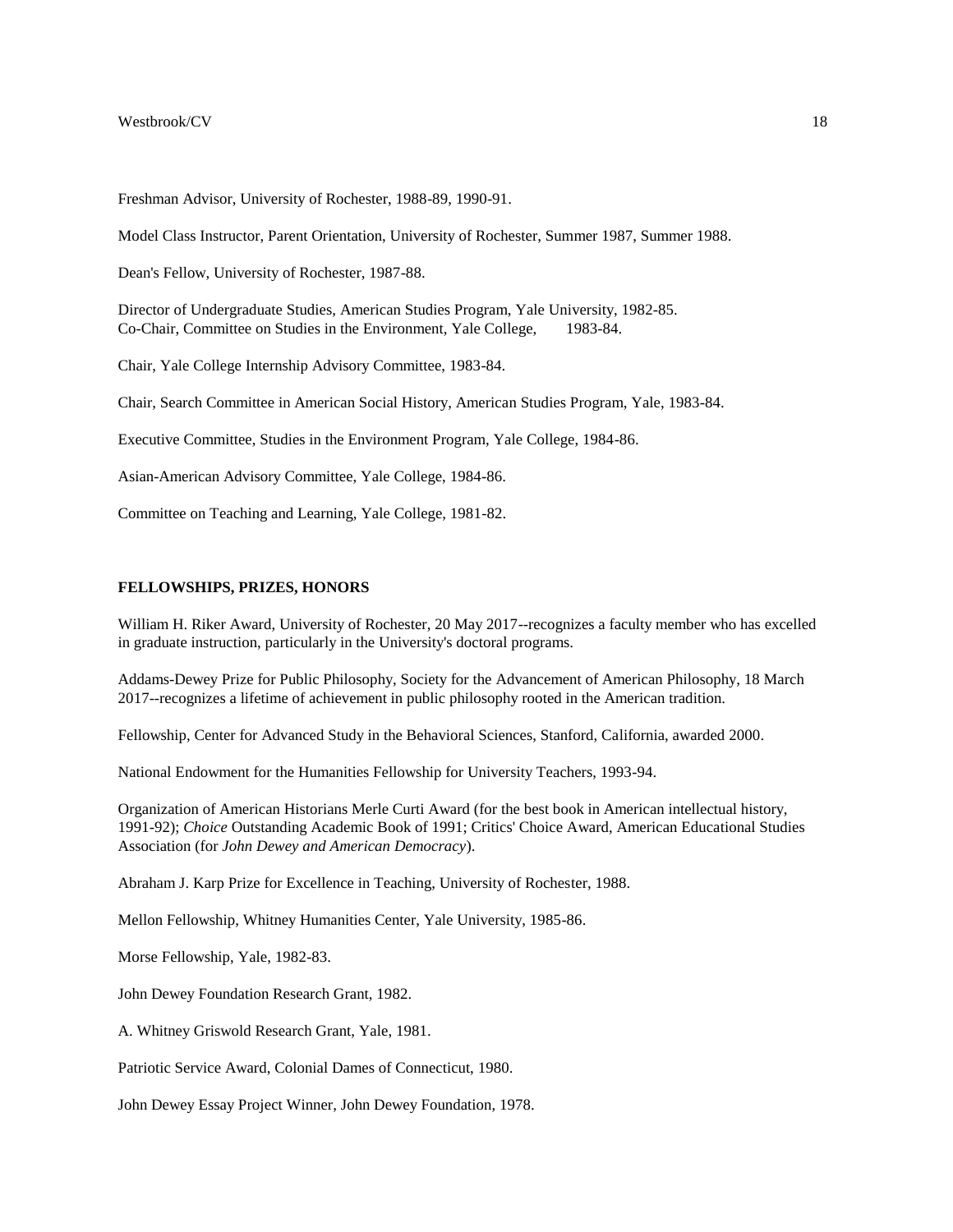John Dewey Foundation Research Grant, 1977.

Whiting Foundation Fellowship, 1976-77.

Walter McClintock Prize for Western American History, Yale, 1972.

John Addison Porter Prize for American History, Yale, 1972.

Phi Beta Kappa, Yale, 1971.

# **RELATED PROFESSIONAL/COMMUNITY ACTIVITY**

Board of Trustees Member, Brockport Community Museum, 2021-

Board of Trustees Member, Western New York Historical Society, 2020-

Member, Civic Learning Project Research Group, Hastings Center, 2018-2020.

Chair, John Dewey Book Prize Committee, Society for U.S. Intellectual History, 2017-2018.

Member, Nominating Committee, Monika W. Andrews Creative Volunteer Leadership Award, Towns of Sweden and Clarkson, 2014-

Member, Landmarks Advisory Committee, Town of Sweden NY, 2010-

Member, Editorial Board, *Reviews in American History*, 2008-2019

Member, Editorial Advisory Board, History of American Thought and Culture Book Series, University of Wisconsin Press, 2002-

Annual Book Prize Committee, Society for United States Intellectual History, 2014-15.

Peer reviewer, American Academy in Berlin, 2014.

Grant Referee, National Endowment for the Humanities, periodically since 1998.

Executor, Literary Estate of Christopher Lasch, 1994-

Executive Board (Vice-President), John Dewey Foundation, 1993-2015.

Lecturer, "Dietrich Bonhoeffer: His Life and *Letters from Prison*," Third Presbyterian Church, Rochester, 2 November 2014.

Lecturer, "The Presidential Election of 1964: Fiftieth Anniversary Reflections," Third Presbyterian Church, Rochester, 26 October 2014.

Lecturer, Teaching American History Grant Program, Rochester City Schools, 7 February 2012.

Instructor, "Obama and His Critics," Third Presbyterian Church, Rochester, March-April 2011.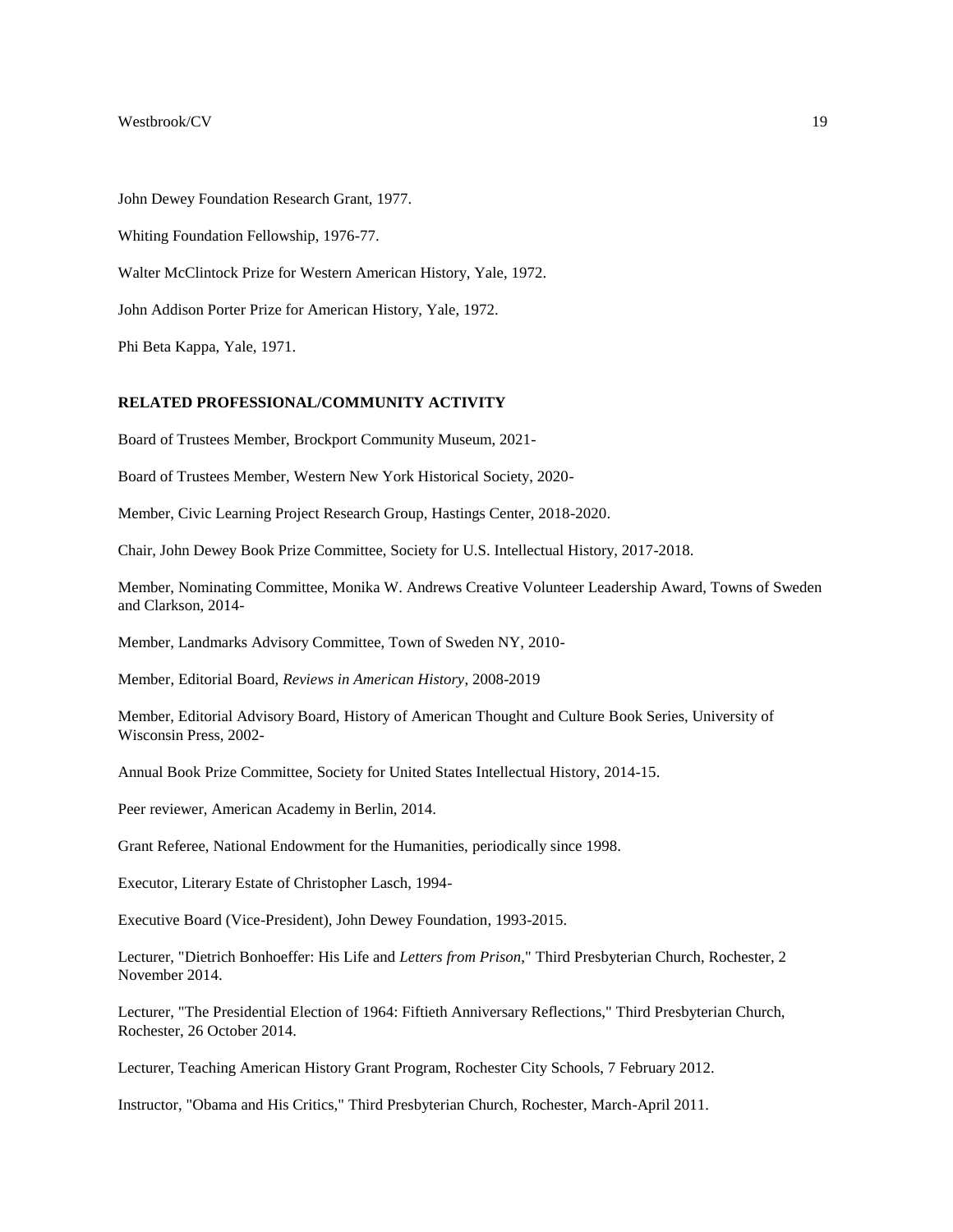Steering Committee, History and Democracy Project, Washington DC, 2006-2010.

Instructor, "America in Red and Blue: The Transformation of Party Politics, 1948-2008," Third Presbyterian Church, Rochester, May-June 2008.

Instructor, Always Better Program, Highlands Retirement Community, Pittsford, New York ("America in Red and Blue: The Transformation of Party Politics, 1948-2008"), March-April 2008.

Member, Editorial Board, *Theory and Research in Education*, 2002-2006.

Faculty, "Hull House in the Progressive Era: People, Places, and Ideas," Landmarks of American History: Workshop for School Teachers, National Endowment for the Humanities, 10-16, 17-23 July 2005, Hull House, Chicago.

Instructor, "American History as Dialogue: Popular Culture in Twentieth Century America" Summer Institute for American History Teachers, University of Rochester, 12-22 July 2004.

Wayne Aspinall Chair, Mesa State College, Grand Junction, Colorado, Spring 2004.

Albert J. Beveridge and John H. Dunning Award Committees, American Historical Association, 2000-2002 (chair, 2002).

Merle Curti Intellectual History Award Committee, Organization of American Historians, 1997-1998.

Member, Editorial Board, *History of Education Quarterly*, 1995-1998.

Historical Consultant, GeVa Theater, "State of the Union," 1996.

Member, Editorial Board, *American Historical Review*, 1993-96.

Panelist, Dissertation Grants Program, National Endowment for the Humanities, 1993, 1995.

Senior Counselor, US Senator Bill Bradley (NJ), Washington, DC, 1994.

Member, Editorial Board, *Universities and Community Schools*, 1993-1994.

Charlotte M. Newcombe Doctoral Dissertation Fellowship Selection Committee, Woodrow Wilson National Fellowship Foundation, 1992-93.

Visiting Scholar, John F. Kennedy Institute, Free University, Berlin, 13-21 December 1992.

Consultant, Woodrow Wilson Center Fellowship Program, Woodrow Wilson Center, Smithsonian Institution, 1990.

Consultant, University of Hartford Summer Program on "The Search for Success: Wealth, Power, and Self-Fulfillment in the American Dream," 1984.

Faculty member, Yale-New Haven Teachers Institute, 1983.